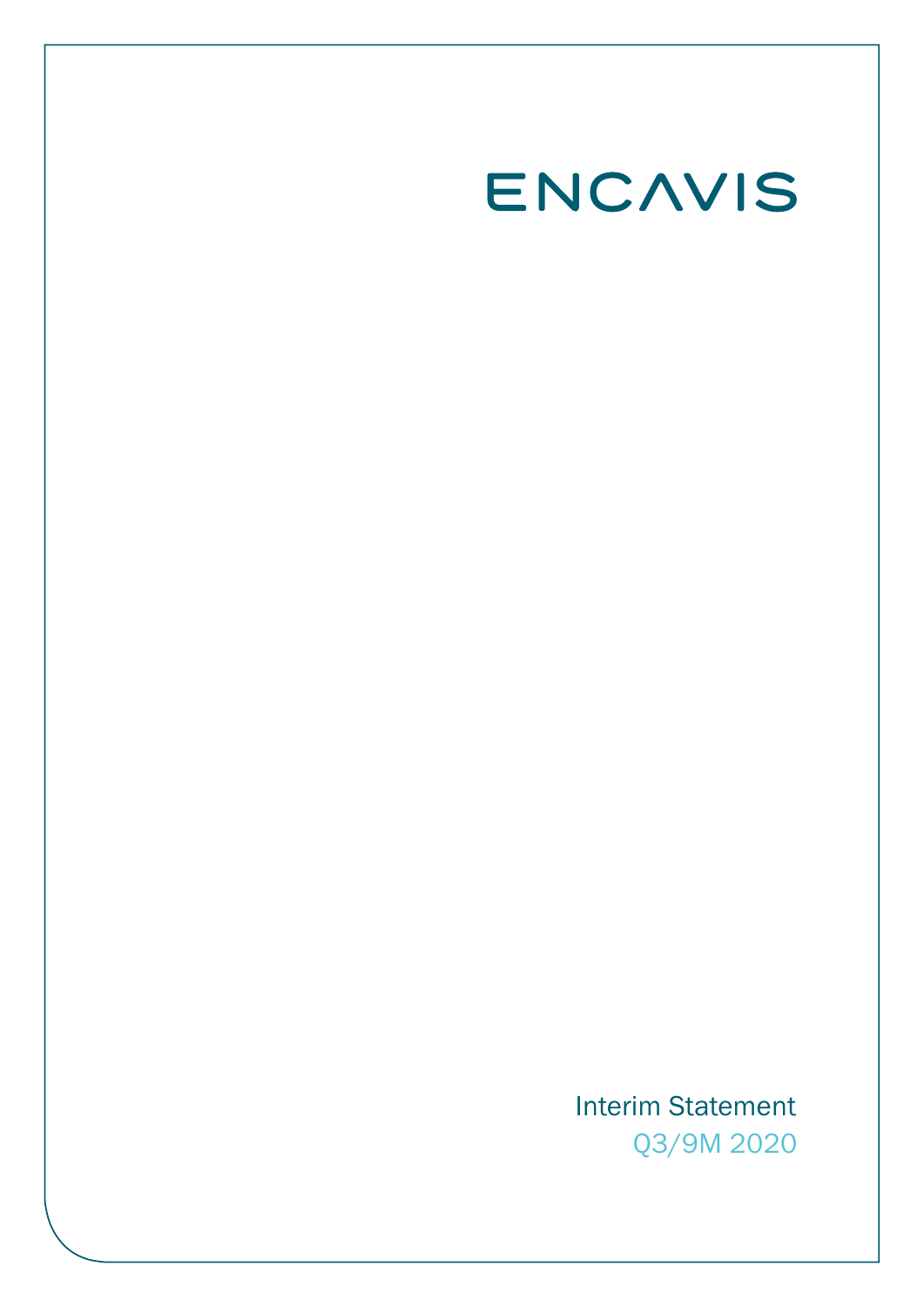# Foreword from the Management Board

#### Dear Shareholders, Ladies and Gentlemen,

The past few months are the perfect proof that even improbable events can come to pass and that our lives can be completely changed from one day to the next. But this time was also evidence of how companies can adapt to even radical upheaval on a global scale within a matter of days and weeks.

Thanks to our early, quick and targeted actions, comprehensive communication at all times and that little bit of necessary luck, there have not been any restrictions or limitations at Encavis AG due to illness. The nature of our approach and the sacrifices made by everyone involved have brought our company closer together. Management Board and Supervisory Board meetings; meetings of executives; internal department workshops as well as external workshops; webinars; negotiations with banks, brokers, development partners, applicants, customers and institutional investors; roadshows with analysts and investors; our Capital Markets Day; and even our Annual General Meeting took place virtually. Our topof-the-line IT equipment aided all company divisions and departments in carrying out their tasks from their respective mobile offices even during the first lockdown in the spring as well as during the current lockdown. Our teams had to try out and develop new ways of working together. We are proud and relieved that we have now discovered and successfully implemented these methods, which enables us to safely navigate the company even through longer-lasting crises.

We see ourselves in a good position for the remainder of the year. We will quickly adapt to every new situation in the future as well, and give our best efforts to make use of all possibilities. After nine months of this year, the operating performance of the Encavis Group is very good – with very little negative affects to date as a result of the Covid-19 pandemic, as the 192 solar parks and 86 wind parks in the company's portfolio and under asset management continued generating green electricity in spite of the coronavirus pandemic. Encavis generated therefore significant increases in revenue and operating cash flow compared to the previous year.

The increase in revenue compared to the same period in the previous year of 5% to EUR 234.3 million is influenced by the acquisition of a portfolio of wind parks in Denmark at the end of the previous year. Altogether, after nine months of 2020, the Group generated additional revenue due to positive meteorological effects of EUR 7.1 million (previous year: EUR +12.9 million). The negative difference of EUR 5.8 million compared to the comparative period in 2019 – which experienced extraordinarily strong meteorological effects – is due primarily to the lower levels of sunshine in France and Italy to date this year. Without these meteorological effects, the operating EBITDA in the first nine months of 2020 would have been 8% higher than the previous year.

Operating earnings before interest, tax, depreciation and amortisation (operating EBITDA) in the amount of EUR 181.0 million is EUR 4.8 million below the level of the previous year. To begin with, this is due to the abovementioned negative meteorological effects. Without this effect, the operating EBITDA through nine months of 2020 would have been 1% higher than the previous year. There are two additional reasons why the previous year's figure was not exceeded to an even greater extent: on the one hand, the previous year's figure included the positive amount resulting from the sale of minority interests in a wind park portfolio in the amount of some EUR 5.9 million, while the first nine months of 2020 merely include the proceeds from the sale of Stern Energy GmbH to Stern Energy S.p.A. (EUR 1.9 million). On the other hand, expenses for the virtual share option programme as a result of the significant increase in the share price had a more pronounced negative impact on the earnings indicators from the first nine months of 2020 than in the previous-year period. Whereas expenses for share options in the first nine months of 2019 came in at EUR 1.1 million, that figure for the first nine months of 2020 amounts to EUR 4.0 million. Without these three effects, the operating EBITDA after the first three quarters of 2020 would have been 5% higher than the comparative figure from the previous year.

Operating earnings before interest and taxes (operating EBIT) amounted to EUR 113.2 million. This figure must also be considered in the context of the meteorological effects, the sales of minority interests in the previous year and the increased negative effects from the virtual share option programme in 2020. Without these effects, the operating EBIT would have been 3% higher than the previous year's figure. At EUR 166.6 million, the operating cash flow remains well above the comparative figure from the previous year (+25%). The primary drivers of the significantly higher operating cash flow were newly acquired wind parks (EUR +9.1 million), the positive swing of Encavis Asset Management (EUR +8.7 million) and planned capital gains tax payments in the previous year and refunds in the current year (EUR +18.0 million).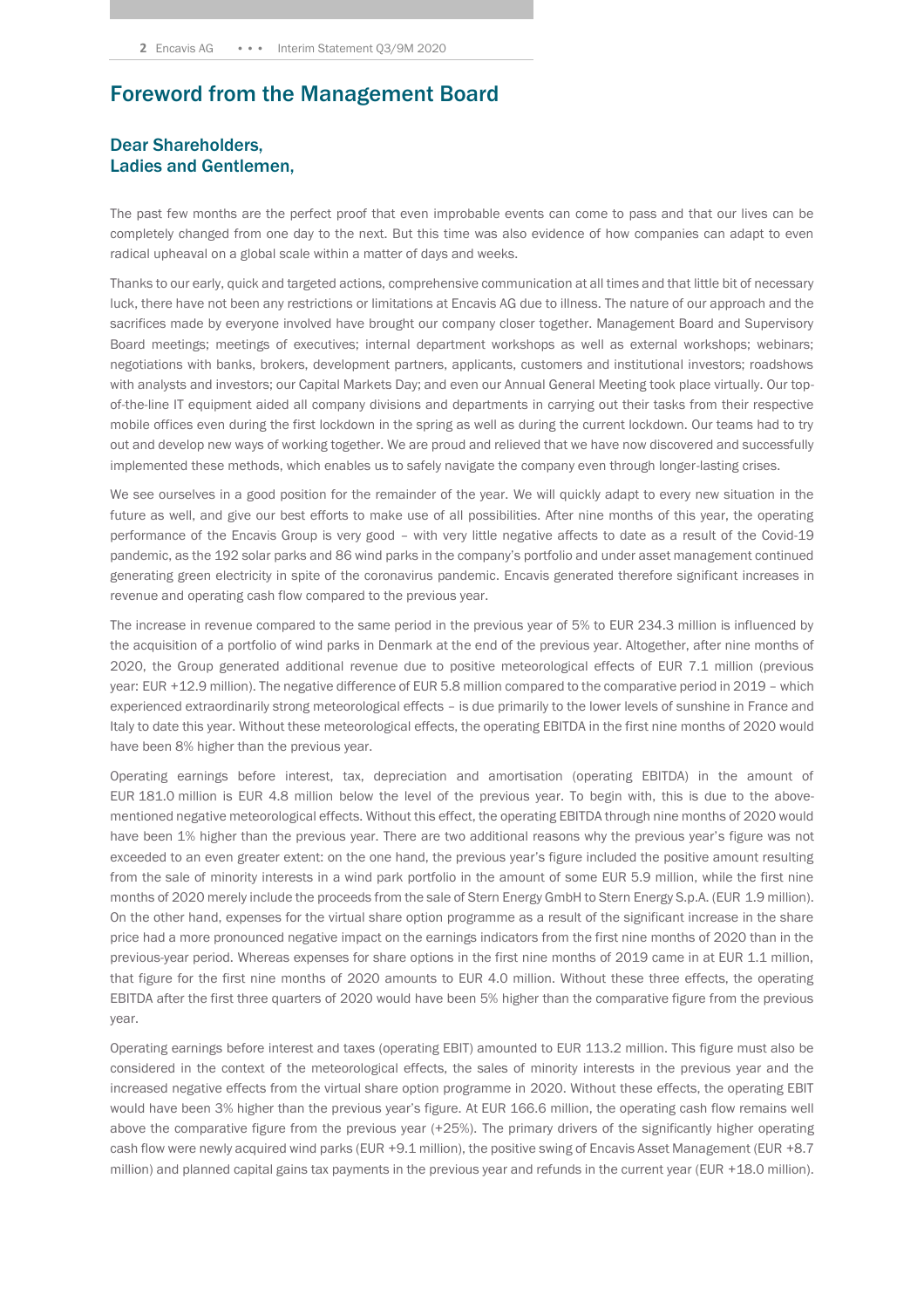The completion and on-schedule grid connection of the La Cabrera solar park – our major project in Spain with a generation capacity of 200 MWp (megawatt-peak) – strengthen our confidence that we will be also able to connect the Talayuela solar park (300 MWp) on schedule before the end of this year, contrary to our fears after the lockdown in Spain and the associated temporary halts in construction. Altogether, additional costs of approximately EUR 0.5 million were incurred for the measures to accelerate construction of the two parks. These costs are therefore well below our initial calculations. We consistently pursue our strategy of being the 100% owner of all solar parks in its portfolio. The acquisition of the remaining shares (20%) in our major Spanish project La Cabrera from strategic development partner Solarcentury was carried out on 7 April 2020 (10%) and 19 May 2020 (10%). As part of its Climate Change and Energy Transition Act, the Spanish government set itself the goal of completely covering the country's energy needs via renewable sources by the year 2050. As of the end of June of this year, Spain had already disconnected half of its coal power plants from the grid. Spain is currently benefiting from the growing market for long-term private-sector power purchase agreements (PPAs) that do not require any government subsidies. In the future – after commissioning of our two major aforementioned solar projects with a generation capacity totalling 500 MW – Spain will be the front runner within the Encavis solar park portfolio.

Our subsidiary Encavis Asset Management AG in Neubiberg, near Munich, was also successfully active. To date, the Encavis Infrastructure II special fund has received an additional EUR 137 million in equity from institutional investors, taking the volume of the fund to some EUR 340 million equity currently. In total, some 40 credit institutes now participate in this fund and are therefore asset management customers for the next 25 years.

The Encavis AG share continues to undergo positive development. During the coronavirus crisis, we managed to demonstrate to the capital market that our business model and our business operations are nearly unaffected by the other uncertainties of the pandemic. HSBC Germany and M.M. Warburg & CO have published research reports about Encavis – for the first time and once again, respectively. In addition, this year we gained DWS Investment and BlackRock Fund Managers, the world's largest investor, as institutional investors as part of our group of shareholders. Starting at EUR 9.37 at the beginning of the year, the share price rose to EUR 11 by the beginning of March; it dropped briefly within a few days to its low for the year of below EUR 7 in mid March as a result of the general trend of selling on the market, but quickly recovered and reached its pre-pandemic level of EUR 11 by mid April. On 9 November 2020, the share reached its absolute high point for the year at EUR 18.92 along with its highest daily turnover to date of more than EUR 22 million. Ladies and Gentlemen, the share price has therefore more than doubled since the beginning of the year – and we are happy that the successful development of Encavis AG is not only reflected in our share price. In October, the European ratings agency Scope Ratings confirmed its investment-grade rating of BBB− with a stable outlook for Encavis.

At the same time, this is motivation for us to expand our position as one of the largest independent power producers in Europe in the renewable energy sector. In doing so, we consistently follow our >> Fast Forward 2025 growth strategy. By the end of 2025, we plan to expand our generation capacity in the renewable energy installations in our possession, with it doubling to then 3.4 gigawatts (GW), and increase the weather-adjusted revenue from its current figure of EUR 260 million to approximately EUR 440 million. What is more, we have put together a comprehensive packet of measures with which we intend to reduce specific costs and increase efficiency within the Group over the next five years. Potential savings can be realised, for instance, in the operation of our installations or as part of the financing for our solar and wind parks via the cash-pooling system of the companies. This and other measures will contribute to keeping our operating EBITDA margin at a level of 75% over the long term and to maintaining our equity ratio above 24%. We also do not exclude the possibility of inorganic growth, for example through company acquisitions – but only when favourable opportunities arise on the market.

In accordance with the forecast published in March and confirmed in May and August 2020, we still expect to generate a moderate increase in revenue during the current financial year to more than EUR 280 million. Additionally, we expect to achieve an operating EBITDA of more than EUR 220 million and, on a Group level, to generate an operating EBIT of some EUR 130 million. This would result in an operating earnings per share of EUR 0.41. Operating cash flow is expected to exceed EUR 200 million. The basis of these calculations is the existing portfolio of solar and wind parks as it stands on 31 March 2020.

We would be very pleased if you, as shareholders in Encavis AG, would continue to place your trust in us and accompany us on our path towards further growth. Stay healthy during these difficult times, and stay tuned for how we are going to take advantage of the opportunities offered by these times.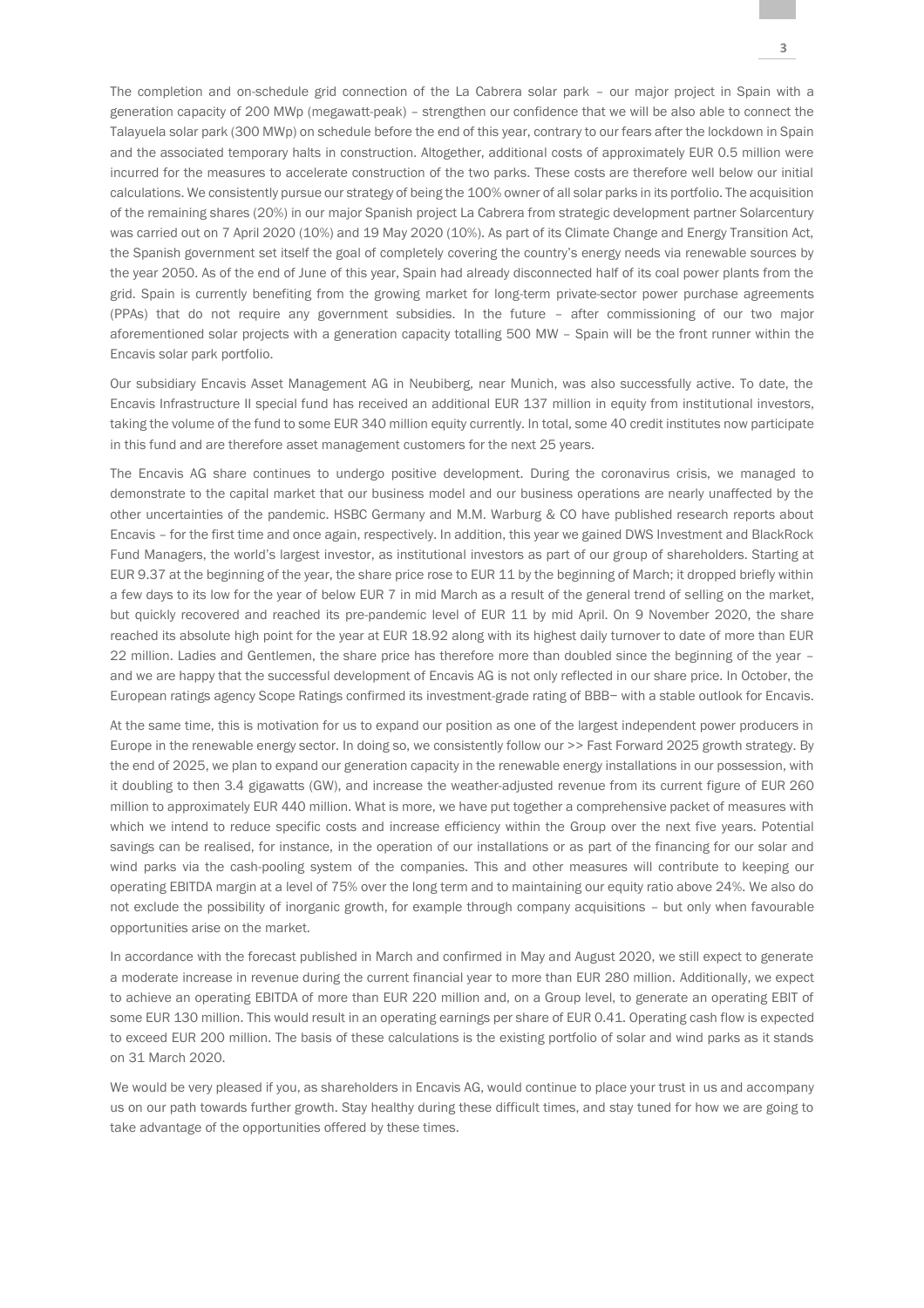4 Encavis AG **•••** Interim Statement Q3/9M 2020

Hamburg, November 2020

Vint Juny

CEO CFO



Dr Dierk Paskert Dr Christoph Husmann



Dr Dierk Paskert Dr Christoph Husmann



Chief Executive Officer (CEO) Chief Financial Officer (CFO)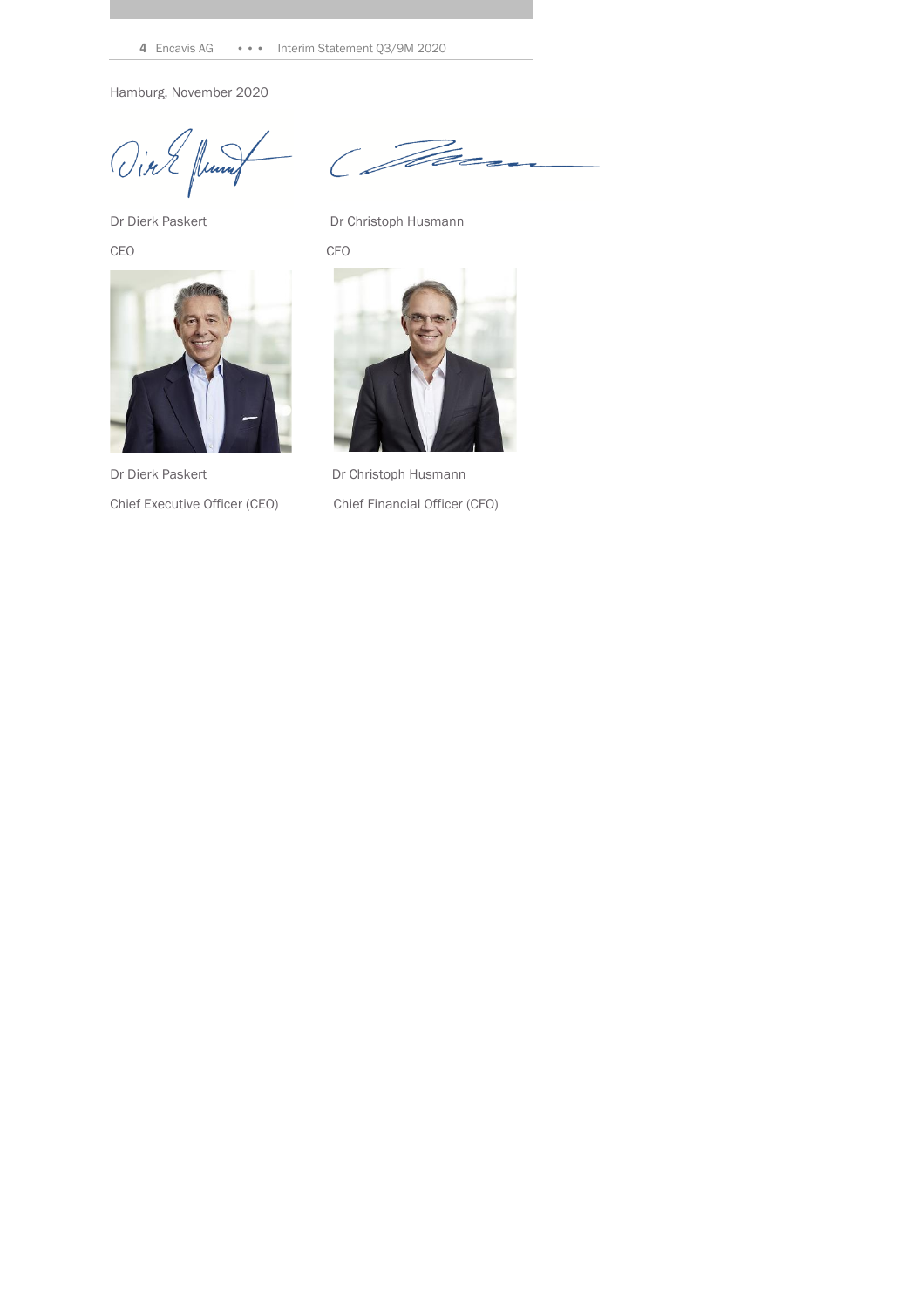# Group operating KPIs\*

#### in EUR million

|                                                  | 01.01. - 30.09.2020 | 01.01. - 30.09.2019 |  |
|--------------------------------------------------|---------------------|---------------------|--|
| Revenue                                          | 234.3               | 223.4               |  |
| <b>Operating EBITDA</b>                          | 181.0               | 185.8               |  |
| <b>Operating EBIT</b>                            | 113.2               | 121.8               |  |
| <b>Operating EBT</b>                             | 72.0                | 80.7                |  |
| <b>Operating EAT</b>                             | 64.5                | 70.0                |  |
| Operating cash flow                              | 166.6               | 132.8               |  |
| Operating Earnings per share (undiluted, in EUR) | 0.42                | 0.49                |  |
|                                                  |                     |                     |  |

|                   | 30.09.2020 | 31.12.2019 |
|-------------------|------------|------------|
| Equity            | 757        | 723        |
| Liabilities       | 2.232      | 2,137      |
| Total assets      | 2,989      | 2,860      |
| Equity ratio in % | 25.3       | 25.3       |

\* The Group operating KPIs are based solely on the company's operating profitability and do not take any IFRS-related valuation effects into account.

#### Note on the quarterly figures

The publication of the results was prepared pursuant to the amended exchange rules for the Frankfurt Stock Exchange from 12 November 2015. This interim statement does not contain a complete interim financial report in accordance with IAS 34 and should therefore only be read in conjunction with the consolidated financial statements as of 31 December 2019 and subsequent publications.

The quarterly figures on the financial position, financial performance and net income have been prepared in conformity with the International Financial Reporting Standards (IFRS) as applicable within the European Union.

The accounting policies applied are the same as those used for the last year-end consolidated financial statements. We published a detailed description of the methods applied in the notes to the consolidated financial statements for 2019.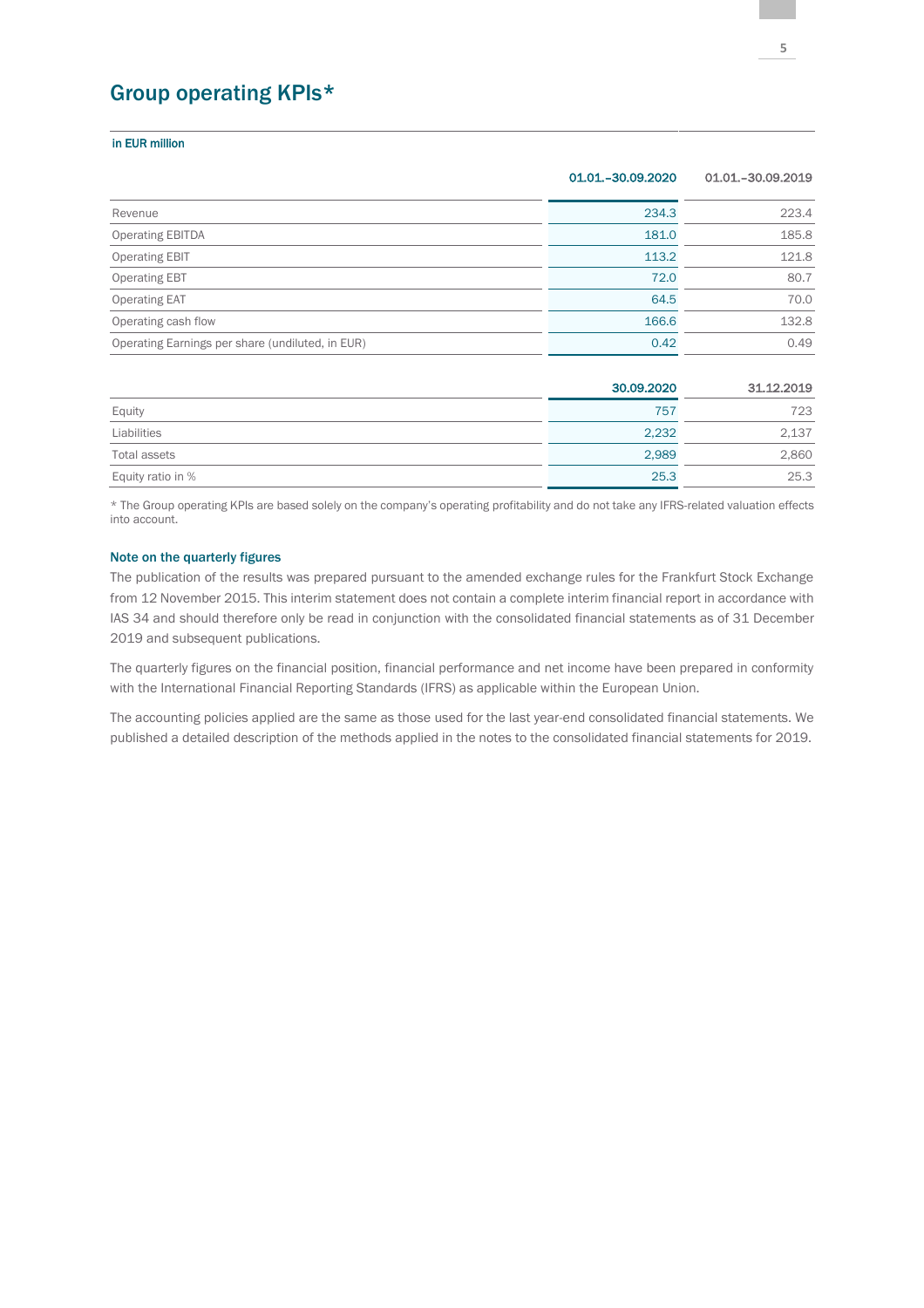### Business activities

#### Business model

Encavis AG, which is listed on the SDAX of the German stock exchange, makes use of the various opportunities to generate power using renewable energy. As an independent operator of environmentally friendly and emission-free power plant capacities, Encavis has continued to expand its generation portfolio since 2009. The company's core business is the acquisition and operation of solar parks and onshore wind parks. In the acquisition of new installations, the company generally focuses on construction-ready projects or existing installations that have guaranteed feed-in tariffs or long-term power purchase agreements and that are in geographic regions that offer a stable economic environment and reliable framework and investment conditions.

Encavis also offers attractive opportunities to institutional investors through its subsidiary Encavis Asset Management AG to invest in installations that generate renewable energy. The Asset Management field covers all services in this area, i.e. the launching of funds, the individual design and structuring of other investments for professional investors in the field of renewable energy and the management of the investments held by these investors.

The Encavis portfolio is currently comprised of a total of 192 solar parks and 86 wind parks with a capacity of around 2.5 GW in Germany, Italy, France, the United Kingdom, Austria, Finland, Sweden, Denmark, the Netherlands and Spain. Of these, the Group operates 26 solar parks and 44 wind parks for third parties in the Asset Management segment.

## Economic framework conditions

#### Global economy recovers sooner than expected

The global economy is expected to contract by 4.4% in the current 2020 financial year according to the most recent estimate published by the International Monetary Fund (IMF) on 13 October 2020. In June 2020, the analysts of the IMF had forecast a contraction of 4.9%. Thanks to unprecedented economic aid and support in terms of monetary policy, however, the economies in industrialised nations in particular were able to withstand the impact of the Covid-19 (coronavirus) pandemic in the second quarter better than originally expected. Nevertheless, the World Economic Outlook autumn forecast of the IMF bears the title "A Long and Difficult Ascent" in reference to the recovery from the recession.

The IMF experts lowered their growth forecasts by 0.2 percentage points accordingly; they now expect growth of the global economy for 2021 of 5.2%. According to the IMF, the continuing pressure from the Covid-19 pandemic will lead to a slow, uneven and uncertain recovery of the world's economy, with the outlook being particularly gloomy for emerging economies.

For the eurozone, the IMF is predicting an economic cratering of 8.7% for the current year; however, recovery could be rapid with growth of 5.2% next year. Germany's economy will close 2020 with a 6.0% decline, with growth of 4.2% then expected for 2021. France, the United Kingdom and Italy, where the pandemic has caused more upheaval to date, will have to deal with more significant declines in the current year of 10.0% respectively. Spain may even suffer a drop of as much as 13.0% in the current year, the IMF experts fear.

For the United States, the analysts of the IMF expect a decline of 4.3% by year's end, but are hopeful that a growth rate as high as 3.1% for 2021 can be achieved. They are the most optimistic with regard to China, however, where the pandemic first made itself known and was brought under control earlier. According to the forecasts, the second-largest economy in the world will grow by 1.9% even in 2020, with that figure set to be 8.2% in the coming year.

#### ECB continues zero-interest-rate policy

The European Central Bank (ECB) will not be changing interest rates in the eurozone. The key rate for supplying commercial banks with money remains at 0.0%. The prime rate has been at this level since March 2016. The ECB is maintaining the so-called deposit rate at the previous level of −0.5%. The reason for the loose monetary policy is to achieve an inflation rate of 2.0% in the eurozone in the medium term. Additionally, the currency watchdogs are planning further bond purchasing by the end of 2020 with a volume of up to EUR 120 billion.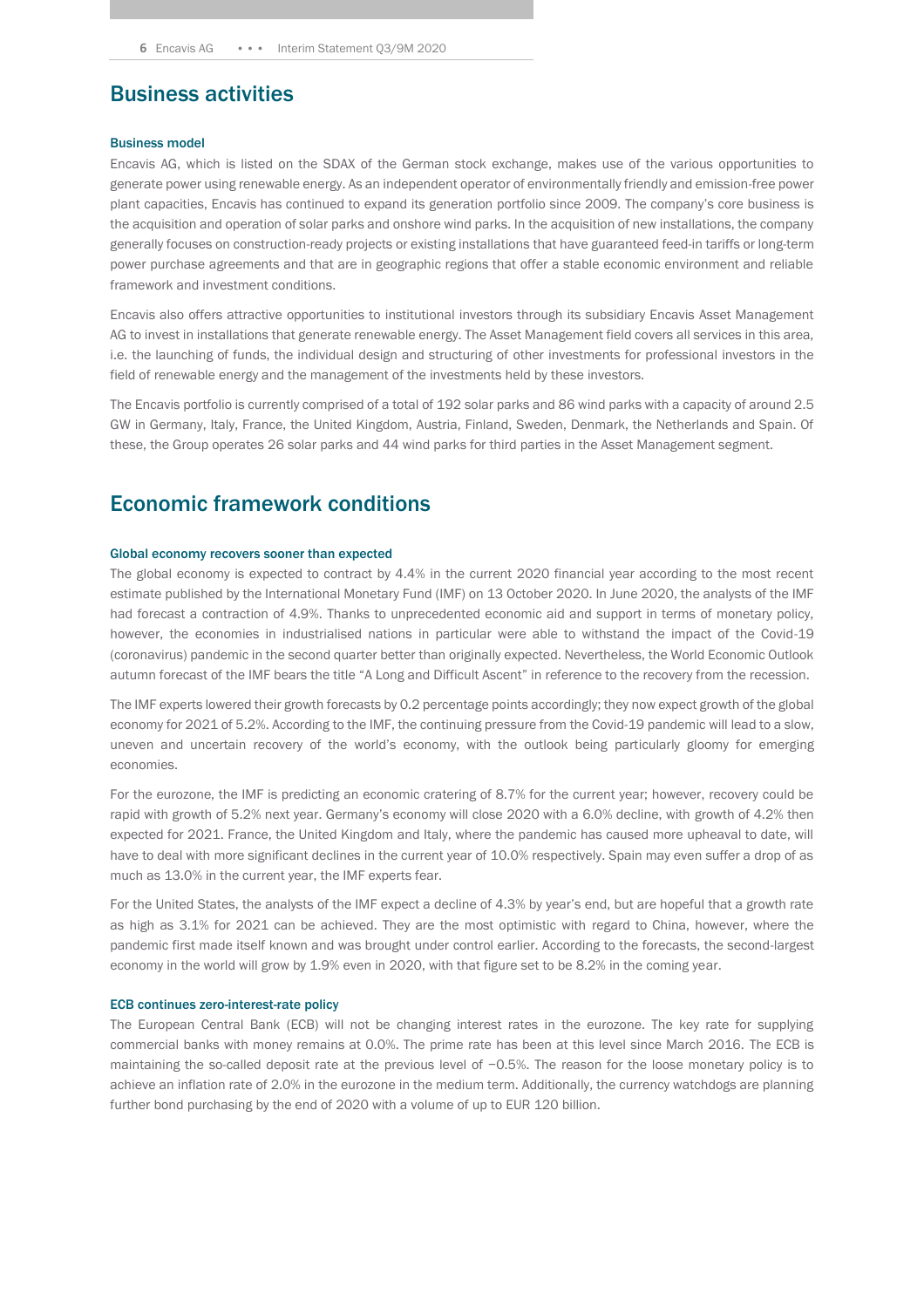### Underlying conditions for renewable energies

#### The market for renewable energy

#### The global energy revolution continues in spite of the Covid-19 pandemic

The expansion of renewable energies has continued in 2020 despite the economic challenges presented by the coronavirus crisis. Energy markets worldwide are in the midst of transformation as conventional sources of energy and fossil fuels are increasingly being supplemented or replaced by the growth and use of regenerative energy sources. In many regions today, renewable energy installations are economical even without the support of government subsidies.

The renewable energies sector has been largely unaffected by the Covid-19 pandemic. That is the conclusion of the authors of a recent study from S&P Global Platts Analytics, whose market observers expect the global expansion figures in solar energy to only be slightly behind the record level of the previous year, with growth of 10% possible in wind energy. According to the study, the project pipelines in all segments of the industry are approximately at pre-crisis levels. The investment situation is stable, not least because the costs for green power plants continue to decrease. The prospects for larger companies in the sector that boast sound balance sheets and a broadly diversified business model are especially positive.

Also worthy of consideration is that, in 2019, new capacities of 184 GW were installed globally, the highest figure ever achieved within a single year. This represents growth of 12%, or 20 GW, compared to 2018. At the same time, investment costs increased by a mere 1% to USD 282.2 billion. This was reported at the beginning of June 2020 by the UNEP Collaborating Centre of the Frankfurt School of Finance & Management in their study titled "Global Trends in Renewable Energy Investments 2020", which was presented together with the German Federal Ministry for the Environment, Nature Conservation and Nuclear Safety.

The rapid expansion is also boosting the demand for green electricity. In its Global Energy Review 2020 report, which was published at the end of April 2020, the International Energy Agency (IEA) announced a worldwide decrease in energy demand of 3.8% in the first quarter of 2020 compared to the same quarter in 2019. The decrease is primarily due to the lockdown measures as part of the coronavirus crisis. While global demand for coal dropped by nearly 8% and oil demand sunk by almost 5%, renewable energy sources were less impacted and increased by 1.5%. One reason for this is the construction of new solar, wind and hydroelectric installations, which leads the IEA market experts expect a 5% increase in electricity production from renewable sources for 2020.

With some 118 GW, photovoltaic installations made up the largest proportion of the newly installed capacity. The decrease in power generation costs has been especially pronounced in the solar sector, decreasing by 83% over the past ten years; this decrease was 49% and 51% for onshore and offshore wind installations, respectively. Within Europe, Spain, the Netherlands and the United Kingdom are making the most significant investments in renewable energy. Germany came in fourth with the equivalent of USD 4.4 billion. According to the study "Global Trends in Renewable Energy Investments 2020", the proportion of renewable energy in the energy mix increased by one percentage point to 13.4% within the year. Each year, some 2.2 billion tonnes of CO<sub>2</sub> emissions are now saved through the use of photovoltaic, wind power and other renewable energy sources.

#### Interest in PPAs continues to increase

The increasing profitability of renewable energies compared to conventional forms of energy production and the clear commitment of companies to achieving a climate-friendly energy balance – for example, as expressed in the RE100 initiative – are providing increasing momentum in the market for private power purchase agreements (PPAs). According to information from Bloomberg New Energy Finance (BNEF), the total generation capacity for PPAs has more than doubled, from around 5.6 GW in 2017 to some 12.8 GW in 2018. The trend continues: at the beginning of 2020, total global capacity was around 51.5 GW, of which some 36.2 GW were contracted in the United States. Second-place Australia accounted for a mere 2.1 GW.

In Europe, the PPA market is relatively small; however, interest in photovoltaic and wind installations with PPAs increased significantly in 2019. This is the result of the recent analysis "Status Quo: Market Parity of PV and Onshore Wind in Europe" published by Enervis Energy Advisors, who included data from 25 countries in the analysis. According to the analysis, a Europe-wide pipeline of photovoltaic and wind installations existed in 2019 with a generation capacity of some 21 GW that were announced as PPA projects, i.e. projects without the benefit of government subsidies.

In the solar sector, the PPA market in Spain has made particular advances: in Spain, photovoltaic installations with a capacity of 4,396 MW were announced in 2019. Italy and Germany come next with 1,913 MW and 1,057 MW respectively, and the demand is beginning to rise in Portugal (444 MW), Denmark (338 MW) and France (158 MW) as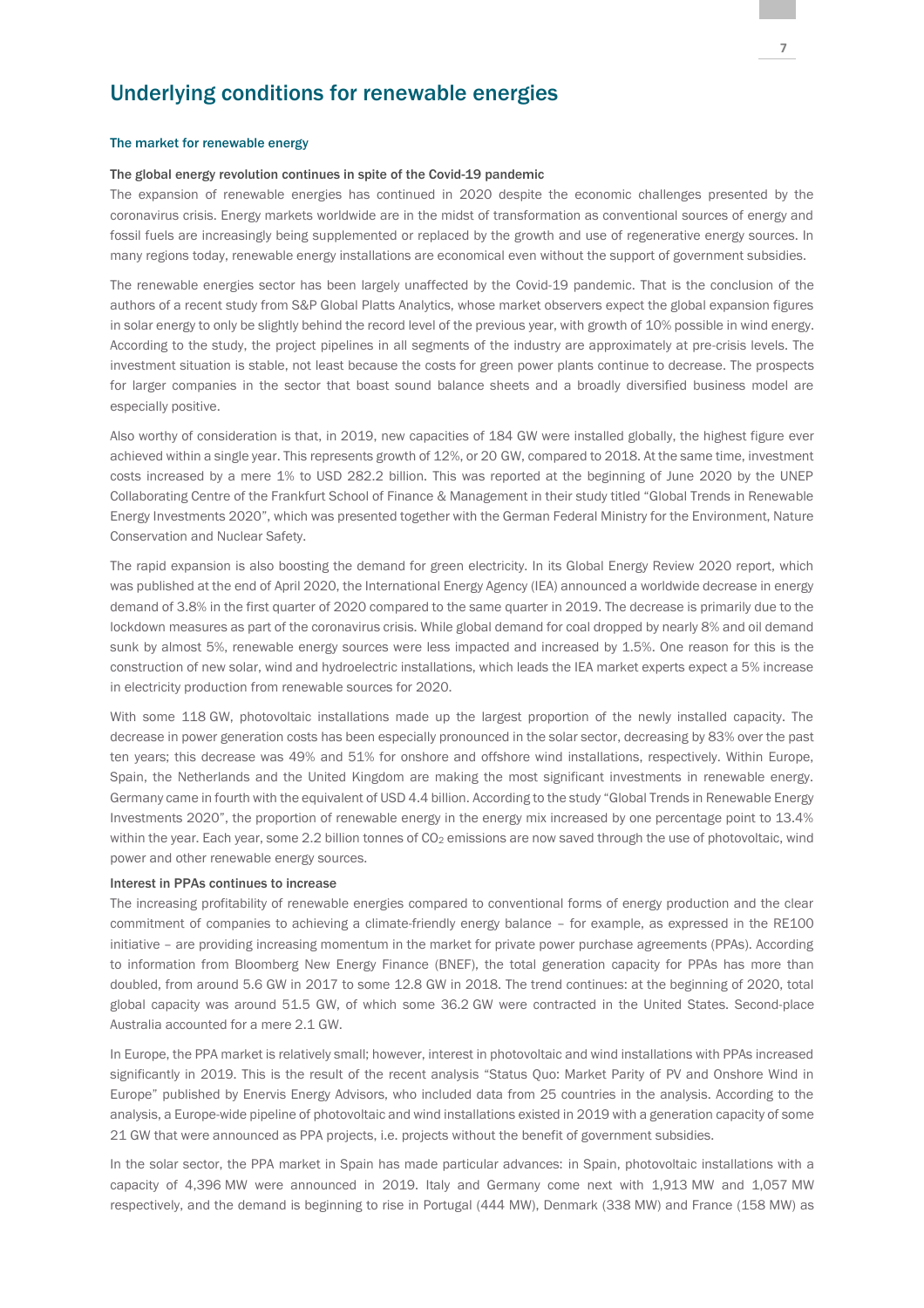well. With regard to both onshore and offshore wind installations, Sweden is leading the way with 3,995 MW, ahead of the United Kingdom (2,711 MW) and the Netherlands (1,176 MW).

The five most important electricity buyers via such PPAs in the world are Google (6.0 GW), Facebook (5.0 GW), AT&T and Amazon (2.2 GW each) and Microsoft (2.1 GW).

#### Developments in European core markets

The economists of the German Institute for Economic Research (DIW) and Technische Universität (TU) Berlin evaluated under which conditions the targets of the European Green Deal could be achieved and with which costs this would be associated. In order to reach climate-neutrality over the next 30 years, the EU plan considers it sufficient to reduce CO<sub>2</sub> emissions by 40% by the year 2030 compared to the 1990 levels. This is disputed by the researchers from the DIW and TU Berlin, as they claim that a reduction of 65% is necessary. Additionally, energy production would have to be completely converted to renewable sources by the year 2040 as well, which would be possible if the corresponding investments are made in renewable energy installations. Costs for these investments would amount to some EUR 3,000 billion, but these costs would be offset by savings in the range of EUR 2,000 billion due to no longer having to import fossil fuels.

#### Germany

During the first nine months of 2020, around 48% of energy consumption in Germany came from renewable energies as determined by preliminary calculations of the German Association of Energy and Water Industries (BDEW) and the Center for Solar Energy and Hydrogen Research Baden-Württemberg (ZSW). Compared to the previous-year period, this represents an increase of five percentage points. On the one hand, this is due to favourable weather conditions during the first three quarters of 2020. On the other hand, the decline in energy consumption as part of the coronavirus crisis played a role in the significant increase. Photovoltaic installations delivered around 13% more electricity than in the comparative period of the previous year. Onshore wind installations recorded an increase of 7%, and offshore installations an increase of 10%. During the first nine months of 2020, gross energy generation in Germany reached some 414 billion kilowatt-hours (kWh), a decrease of 7% compared to the same period in the previous year. In total, 192 billion kWh of electricity were generated from the sun, wind and other renewable sources – around 10 billion kWh more than in the previous year. Of that figure, some 76 billion kWh came from onshore wind, nearly 46 billion kWh from solar energy, 37 billion kWh from biomass (including biogenic municipal waste), nearly 19 billion kWh from offshore wind and some 14 billion kWh from hydroelectricity. Nearly 222 billion kWh were generated using fossil fuels and nuclear energy, compared to 265 billion kWh the previous year.

However, a series of scientific studies – among them one from the Institute of Energy Economics at the University of Cologne (EWI) from the beginning of 2020 – forecasts that the gross energy consumption will climb to 748 terawatthours (TWh) by the year 2030. At the same time, energy production from renewable sources would rise to 345 TWh. The proportion of renewable energies would therefore only be 46%. However, in a revised EEG in September 2020, the federal government reaffirmed the goal from the climate programme of the major coalition from June 2020 of covering approximately 65% of total energy consumption from renewable sources by 2030. To achieve this goal, the federal government also anchored the plan to generate and consume all electricity in Germany in a carbon-neutral way by the year 2050 in the amendment to the German renewable energy act (*Erneuerbare-Energien-Gesetz* – EEG). The Germanywide expansion targets by 2030 are to be increased to 100 GW for solar energy and 71 GW for onshore wind energy. At the same time, the coalition aims to reduce emissions by at least 55% compared to 1990 by the year 2030; this figure was around 36% in 2019. The plan from the climate programme of June 2020 to reduce primary energy consumption by 30% compared to the reference year 2008 also remains in place.

#### Denmark

The Danish government is pursuing the goal of becoming independent from fossil fuels by 2050. To this end, it last raised its expansion target for renewable energies by five percentage points by 2030. The share of renewable energies in the overall energy mix is to be increased to 55% by then. Denmark hopes to have a complete supply of renewable energies by 2050. The proportion of green electricity there is already a good 53% – mainly thanks to wind power, which alone contributes some 43%. This means that Denmark has the highest share of wind energy in total electricity consumption in the world. Additionally, a climate package was approved across party lines which would mean a reduction of  $CO<sub>2</sub>$ emissions by 70% by 2030 compared to the year 1990. By then, the Danes hope to have saved 3.4 million tonnes of CO<sub>2</sub> emissions. Reforms are to be introduced to this end which will make renewable energies more affordable and, in turn, fossil fuels more expensive. Oil and gas heating in private households are to be done away with and replaced with green district heating. Additionally, more charging stations for electric cars are planned and, finally, the industrial sector is to work more efficiently with regard to energy through the use of renewable sources or biogas.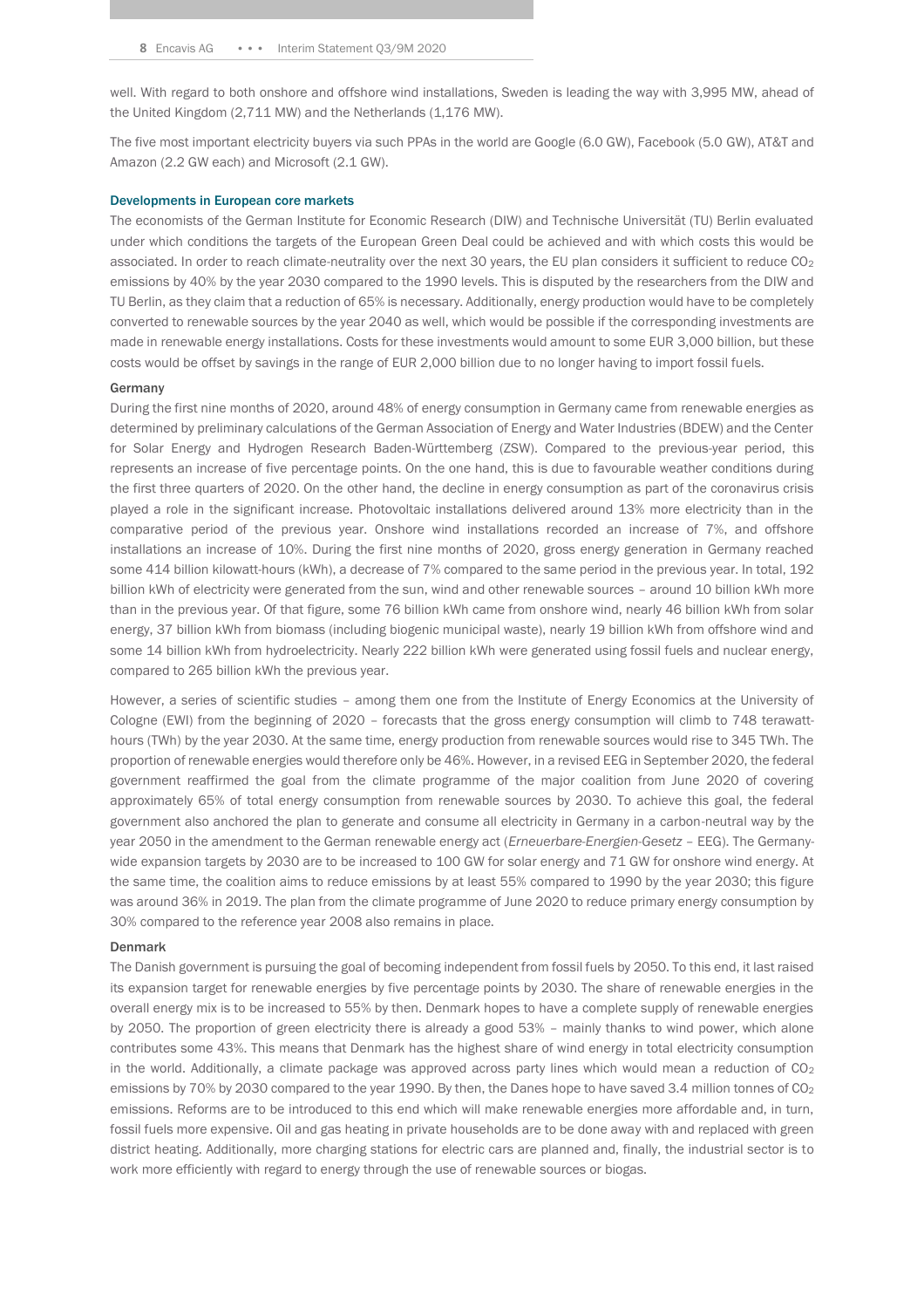#### France

In early 2019, France's minister of the environment presented an energy and climate strategy designed for the years 2019 through 2028. Among other things, it is comprised of a six-year programme for tendering for photovoltaic installations. As part of this programme, some 2.7 GW in 2019 and 2.9 GW in each of the next five years are to be awarded. The total installed photovoltaic capacity in France is to reach the 20 GW mark by 2024. For onshore wind installations, a total capacity of 11.4 GW will be tendered by 2025.

In mid June 2019, Prime Minister Édouard Philippe announced in a policy statement that he would speed up change in ecological aspects over the next 12 months and, among other things, begin the process for a new energy and climate law. The goal remains to reduce the proportion of nuclear energy in France to 50% by 2035, with a massive expansion of renewable energies and offshore wind energy in particular. The closure of coal-fired power plants in France is planned by 2022.

However, the expansion of renewable energies is developing too slowly to make up for these closures. In the first nine months of 2020, for example, solar installations with a capacity of 707 MW were commissioned; the cumulative installed photovoltaic capacity thus amounts to 9.6 GW. By comparison, to achieve the medium-term goal of 18.2 GW of installed photovoltaic capacity by the end of 2023, more than 500 MW of new capacity would need to be created per quarter in France.

France is still clinging to atomic energy, with a total of 56 nuclear reactors still in operation. France generates around 71% of its electricity from nuclear power – more than any other country in the world. President Emmanuel Macron of France considers atomic energy to be essential for climate protection, as it does not produce any greenhouse gases. Nevertheless, by 2035, he plans to shut down another 12 reactors and limit the proportion of atomic energy to 50%. Renewable energy installations contribute approximately 22% to France's energy production.

#### United Kingdom

The United Kingdom has steadily increased the proportion of renewable energies in electricity generation and, with the Climate Change Act 2008, laid a solid legislative foundation for its ambitious objectives. Since completing its withdrawal from the European Union, the United Kingdom no longer contributes its better-than-average figures to the climate balance of the European Union.

For the first time in the United Kingdom, more electricity was produced from renewable sources than from fossil fuels in the second quarter of 2020. Solar and wind parks, as well as biomass and hydroelectric plants, generated an estimated 30.1 TWh in England. Green energy in the United Kingdom has more than quadrupled since 2010, while energy production from fossil fuels has been cut in half in the last 12 months from 288 to 142 TWh.

In addition to renewable energy sources, the UK government continues to rely on nuclear energy: there are 15 atomic reactors in the United Kingdom which contribute around a fifth of the energy supply. Additionally, the government is relying in particular on the expansion of a comprehensive network of battery storage.

The UK government has stated that its goal is to reduce the country's CO<sub>2</sub> emissions to a net zero by the year 2050. Until the coronavirus crisis, emissions had already dropped by 40% compared to 1990.

#### Italy

With the announcement of a new comprehensive 2030 climate and energy strategy, the Ministry of Economic Development has finalised the planned energy policies of Italy's national energy strategy (*Strategia Energetica Nazionale*) from the end of 2017. Among other plans, the strategy calls for Italy's departure from coal power by the year 2025. Additionally, renewable energies are supposed to make up around 27% of total energy consumption by the year 2030. To achieve this, the energy generation capacities are to be expanded to 50 GW in the photovoltaic sector and to 18.4 GW in the wind sector. Photovoltaics would then make up more than 50% of the total generation capacity in the renewable energy sector in Italy, followed by hydroelectricity and wind power. Around EUR 35 billion are planned for the expansion of renewable energies.

Italy plans to have an installed photovoltaic capacity of around 50 GW by 2030. According to preliminary figures of the national association for renewable energy (Anie Rinnovabili) and information from the grid operator Terna, around 737 MW of new photovoltaic installations were added last year. This marks the largest increase in six years and corresponds to a jump of nearly 69% compared to 2018. As of year's end, the largest share of these new photovoltaic installations were attributable to major projects with direct power supply contracts with customers – that is, installations that get by without government subsidies.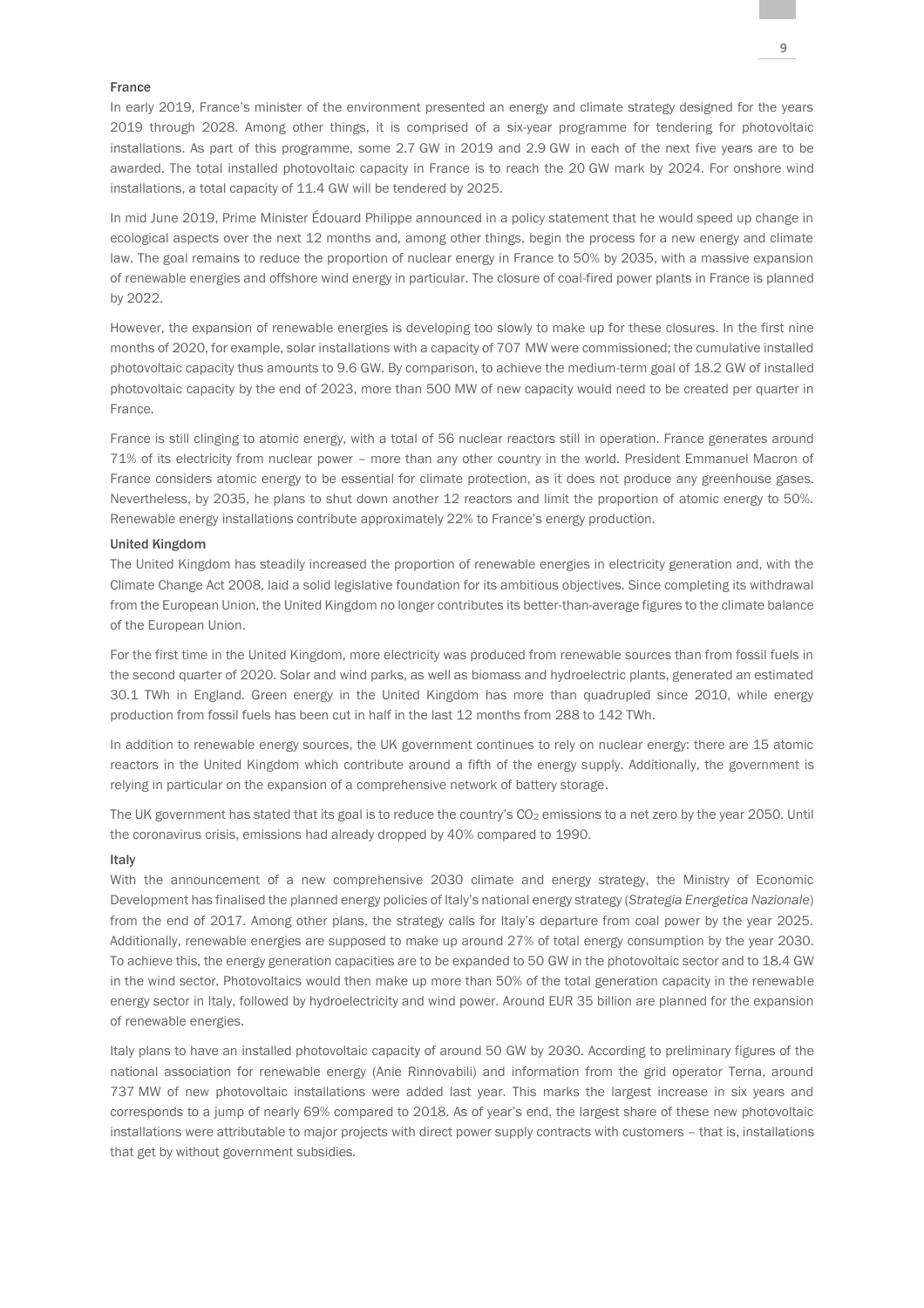#### **Netherlands**

The Netherlands has committed itself to more climate protection as part of a cross-party initiative. The climate law adopted at the end of June 2019 provides for greenhouse gas emissions to be reduced by 49% by 2030 and 95% by 2050 compared to the reference year 1990. In late summer, however, the responsible Ministry of Economic Affairs and Climate Policy was unsure whether the goal of reducing greenhouse gases by 25% by the end of 2020 could be achieved. At the same time, the government is pursuing the objective of closing all coal power plants in the Netherlands by 2030.

#### Austria

The Austrian Federal Ministry of Climate Action, Environment, Energy, Mobility, Innovation and Technology has presented a draft of the Renewable Energies Expansion Act (EAG), for which positions could be submitted until the end of October 2020. Following the opportunity for revision by the federal ministry, the EAG will undergo the parliamentary legislation process and be enacted. According to plan, the EAG will come into force on 1 January 2021 after notification of the EU Commission. The government coalition consisting of the Austrian People's Party (ÖVP) and the Austrian Green Party has declared its goal of covering the energy demand exclusively from renewable sources from 2030 (on balance over the whole year) and is striving for climate neutrality from 2040. To achieve these objectives, significant investments must be made in the expansion of generation capacities as well as in grid infrastructure. The law is designed to significantly expand the renewable energy sector and increase generation capacity - by 27 TWh to 81 TWh. Plans call for 11 TWh of this figure to be allocated to photovoltaic installations, 10 TWh to wind installations, 5 TWh to hydroelectric power plants and 1 TWh.

Additionally, the Austrian government has revised its subsidy system. The necessary funding are not to exceed one billion euros per year on a three-year average, and it will be comprised of several types of subsidy, including investment subsidies and a differentiated market premium model.

#### Spain

The renewable energy market in Spain experienced a significant upsurge in 2019 – particularly in the photovoltaic sector: at the end of the year, solar installations with a total generation capacity of some 8.7 GW were installed. According to the grid operator Red Eléctrica de España (REE), nearly half of the capacities (3,975 GW) was newly installed over the course of the year. Looking at the expansion figures from the previous year make it clear how enormous this growth really is: according to information from REE, capacities of a mere 261.7 MW in 2018, 135 MW in 2017, 55 MW in 2016 and 49 MW in 2015 were newly installed.

Behind Germany and Italy, Spain comes in third place in Europe with regard to total generation capacity.

As part of its Climate Change and Energy Transition Act, the Spanish government set itself the goal of completely covering the country's energy needs via renewable sources by the year 2050. Within the next ten years, Spain plans to have a 74% share of green energy in their consumption. The last coal and nuclear power plants are also to be closed by 2030, which would reduce Spain's greenhouse gas emissions by around 90% compared to 1990 levels. Their objective by 2050 is for climate-neutrality to be a reality. In order to achieve this goal, at least 3 GW of new solar and wind capacities are to be installed each year over a period of ten years. As of the end of June 2020, Spain had disconnected half of its coal power plants from the grid. The increased prices for emissions rights which must be paid for particularly high levels of harmful emissions made operating the old power plants less and less profitable.

Spain benefits in particular from the growing market for PPAs, i.e. long-term private-sector power purchase contracts that do not require any government subsidies. The combination of a drastic decrease in costs of photovoltaic technology, the high levels of sunshine and a low population density in the country make the Spanish market particularly attractive.

#### Asset Management segment

Via Encavis Asset Management AG, the Encavis Group offers institutional investors the opportunity to invest in assets in the renewable energy sector through various investment vehicles. In addition to individually tailored investment strategies and direct investments, Asset Management enables institutional investors – through the use of funds structured in accordance with Luxembourg law – to invest in a highly diversified portfolio of solar and wind parks. Institutional investors can place their trust in the many years of experience in renewable energy of the entire Encavis Group.

Renewable energy installations offer reliable and attractive returns on investment and stable cash flows which are in large part government-guaranteed or secured by creditworthy customers. Long terms and a low correlation to other asset classes or to economic fluctuations make these types of investment particularly suited for pension funds and insurance products, for example, which invest over the long term and must diversify very large portfolios. In addition, the decarbonisation of investment portfolios has established itself as a trend internationally. Institutional investors are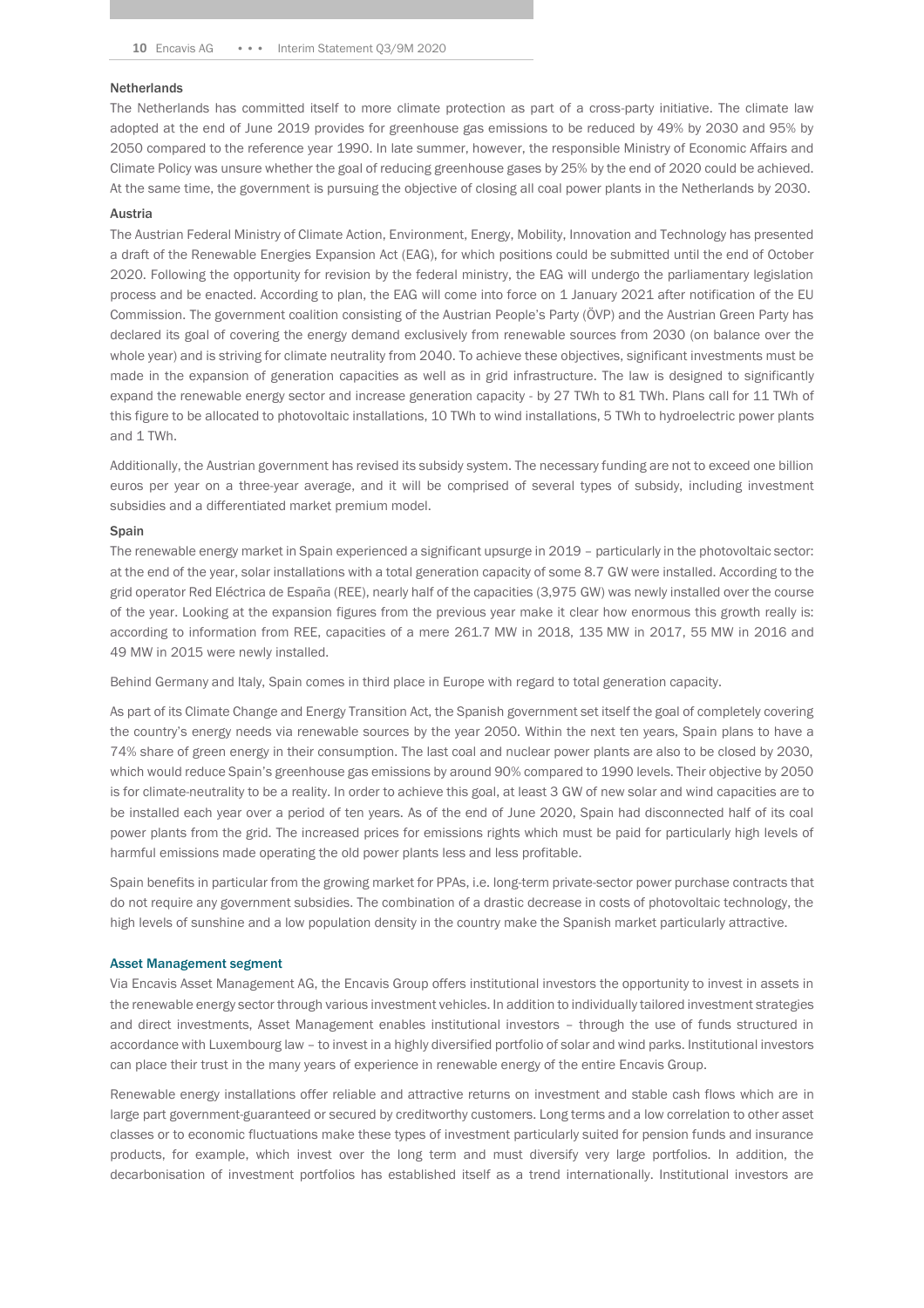# Course of business

#### Encavis AG plans to double its own generation capacity by 2025

On 8 January 2020, Encavis announced that – on the basis of detailed planning and internal measures, as well as comprehensive market analyses – the Management Board of Encavis AG has decided on a strategic growth plan for the next six years. You can find further details on this in the future outlook beginning on page 17.

#### Encavis Asset Management AG acquires further solar and wind parks with a total capacity of 55.4 MW for a special fund

On 21 April 2020, Encavis Asset Management AG announced that it had acquired three solar parks in the Netherlands and a wind park in Germany with a total generation capacity of more than 55 MW on behalf of institutional investors. The installations acquired were included in Encavis Infrastructure II Renewables Europe II (EIF II), a special fund established by Encavis Asset Management AG. The investment offering is directed towards banks that want to invest in a diversified portfolio of solar and wind parks in Europe. The special fund is managed by HANSAINVEST Lux S.A.

The portfolio now includes the Gieboldehausen wind park in the Göttingen district of Lower Saxony. The eight wind turbines from the manufacturer Vestas have a total nominal output of 28.5 MW and were built and commissioned between 2016 and 2019. The installations were planned by the energy park developer UKA, which will continue to handle technical management of the wind park via the company UKB Umweltgerechte Kraftanlagen Betriebsführung GmbH.

The three solar parks are in different locations throughout the Netherlands. Since the beginning of March 2020, the Flierbelten solar park in the Overijssel province has been feeding up to 5.7 MW into the electricity grid. The photovoltaic installations of the Jumaheerd solar park, which have a capacity of 6.7 MWp, were also connected to the grid in September 2020. The Sekdoorn solar park, near the city of Zwolle, was constructed adjacent to a quarry lake. The installations, some of which are floating on the lake, have provided a total generation capacity of 14.5 MW since their connection to the grid in June 2020. The PV installations were developed and realised by Munich-based project developer and energy service provider BayWa r.e.

Each year, these solar and wind installations save around 57,000 tonnes of harmful CO<sub>2</sub> emissions.

#### Encavis AG completely takes over La Cabrera solar park and acquires further shares in a series of solar parks already fully consolidated

Encavis AG consistently pursues its strategy of being the 100% owner of all solar parks in its portfolio. The most recent acquisition of the remaining shares (20%) in the major Spanish project La Cabrera (generation capacity of 200 MW) from development partner Solarcentury was carried out on 7 April 2020 (10%) and 19 May 2020 (10%). Prior to that, Encavis acquired the remaining 49% of shares in the Brandenburg/Havel solar park (generation capacity of 18.7 MW). The majority interest of 64% in the Bitterfeld solar park (generation capacity of 6 MW), which is already fully consolidated, was also acquired. Additionally, Encavis acquired the remaining shares in its own solar parks in France in July 2020, so that now all solar parks in France are also under 100% ownership of Encavis AG.

#### Encavis AG concludes development partnership with GreenGo for a portfolio of solar parks in Denmark of more than 500 MW

On 26 May 2020, Encavis AG announced a development partnership with the GreenGo Energy Group A/S for the development and financing of a portfolio of subsidy-free solar parks in Denmark with a generation capacity of more than 500 MW. Encavis has thus secured exclusive access to a development portfolio which is diversified throughout Denmark. Now that the schedule has been approved and the construction permit has been obtained for the major project in Ringkøbing-Skjern on the west coast of Jutland, construction is scheduled to begin in the spring of 2021. The partnership with GreenGo supplements the existing portfolio of strategic development partnerships which Encavis recently concluded with regard to PV in Denmark.

#### Encavis AG and Sunovis conclude cooperation agreement for solar portfolio in Germany of more than 200 MW

On 4 June 2020, Encavis AG announced that it had concluded a cooperation agreement with Sunovis GmbH for a portfolio subsidy-free solar projects in Germany with a capacity of more than 200 MW. Construction of two high-capacity photovoltaic installations with a total capacity of approximately 120 MW is expected to begin within a year at two different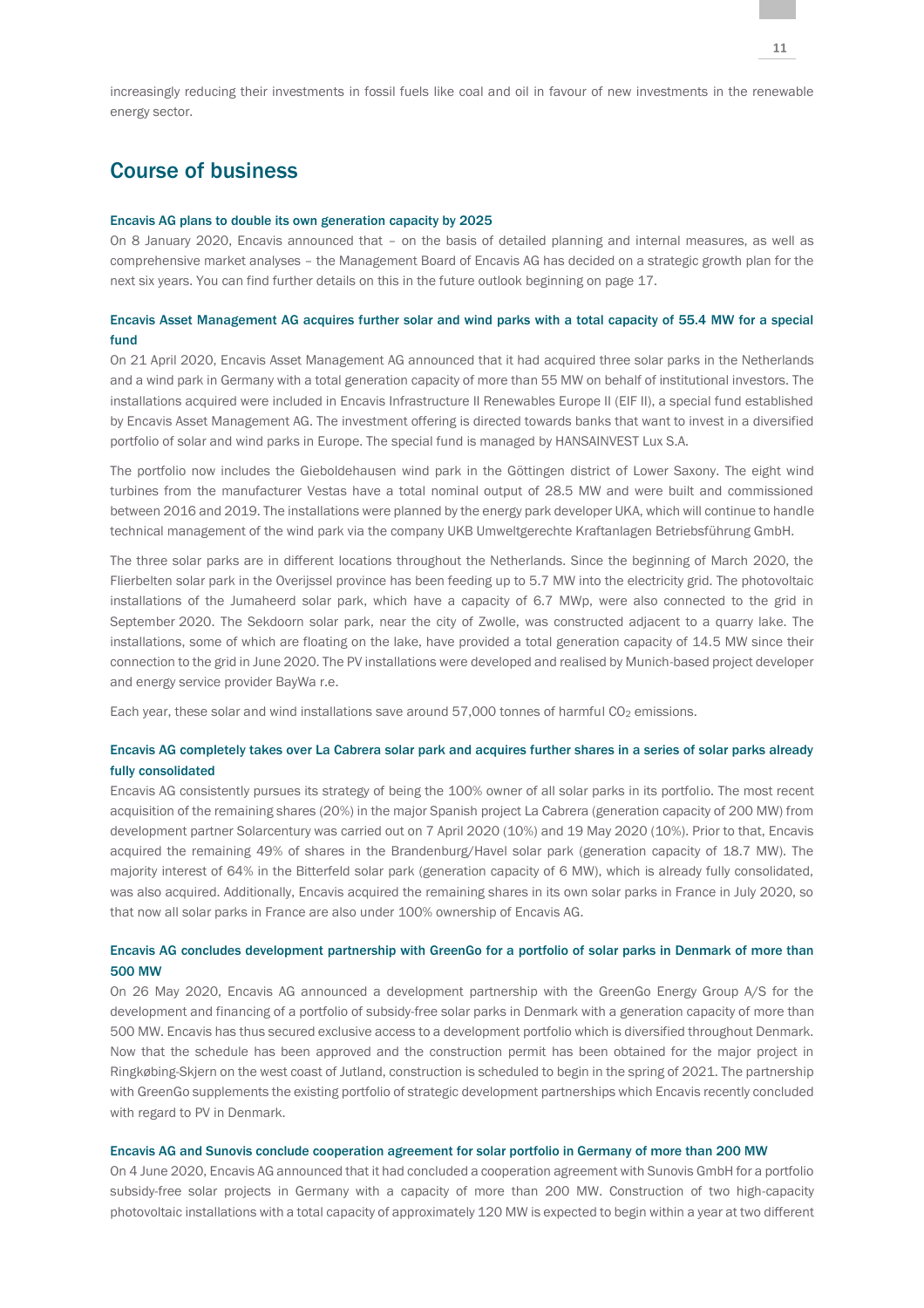locations in Germany. Per year, the photovoltaic power plants save some  $65,000$  tonnes of  $CO<sub>2</sub>$  emissions through the production of green electricity.

As part of this innovative partnership, Encavis takes on construction-ready installations and is responsible for financing the projects, as well as the structuring, negotiation and conclusion of the long-term power purchase agreements. Encavis thus secures itself additional subsidy-free ground-mounted photovoltaic installations in Germany, one of Europe's most sought-after locations for solar energy. As the general contractor, Sunovis is responsible for the professional realisation of the photovoltaic power plants and provides the entire range of project development services, as well as construction and maintenance of the installations.

This is not the first cooperation for these two companies: in 2017 and 2019, Sunovis GmbH built two installations with a total capacity of 14.3 MW which were acquired by Encavis.

#### Encavis Asset Management AG: The Encavis Infrastructure II special fund receives an additional EUR 74.5 million in equity – fund volume exceeds EUR 200 million

On 16 June 2020, Encavis Asset Management AG announced that an additional EUR 74.5 million in equity had been accepted for the Encavis Infrastructure Fund II (EIF II) special fund, which is sold exclusively for BayernLB. After the successful placement, the fund – which is administered by HANSAINVEST Lux S.A. – has an investment volume of more than EUR 200 million.

#### Encavis purchases wind park in Germany with a total of 14.4 MW in generation capacity

On 29 June 2020, Encavis AG announced that it had acquired four of the five wind installations of the Viertkamp wind park in the Stade district in the north of Lower Saxony. The four installations were connected to the grid between December 2019 and February 2020. The fifth and identical wind installation belongs to local residents and was commissioned in 2018. This Vestas V126/3.6 turbine, with a hub height of 137 metres, already produced significantly more green electricity in 2019 than expected. Encavis expects electricity production of 12.45 gigawatt-hours (GWh) annually per installation – so a total of 49.8 GWh per year for the remaining 24.5 years of the entire project term of 25 years. The land is leased for a period of 20 years, with two extension options of five years each. A fixed price is paid for the green electricity in accordance with the German Renewable Energy Sources Act (EEG) for a total of 20 years after initial commissioning until the end of 2039. Each year, these wind installations alone save around 30,000 tonnes of harmful CO<sub>2</sub> emissions.

#### Encavis expands participating interest in solar park portfolio in France

On 6 July 2020, Encavis AG announced that it had expanded its portfolio of solar parks in France as part of the ">> Fast Forward 2025" strategy, and that it now was the sole owner of 12 additional solar parks in France with a total capacity of 75 MW. The acquisition of the remaining shares (15% respectively) now means that Encavis AG holds 100% ownership of all its solar parks in France.

#### Encavis Asset Management AG acquires additional wind park in France for the Encavis Infrastructure Fund II special fund

On 20 July 2020, Encavis Asset Management AG announced that it had acquired from Energiequelle GmbH an additional wind park already in operation in France. The installations will be incorporated into the portfolio of the Encavis Infrastructure Fund II special fund (EIF II), which is sold exclusively sold for BayernLB. The fund is administered by the service capital management company HANSAINVEST Lux S.A. and is open to participation by institutional investors. The acquired Senonnes wind park is located in the Pays de la Loire in the north-west of France and was connected to the grid in May 2019. The five Enercon E-82 wind turbines have a total generation capacity of some 11.5 MW.

#### Encavis AG: Annual General Meeting concludes increase in the dividend

The first virtual Annual General Meeting of Encavis AG once again concluded an increase of the cash dividend to EUR 0.26 (previous year: EUR 0.24) per share with an acceptance rate of 88.71%. This increase – the eighth consecutive increase in the dividend – brings the dividend closer to the target mark of EUR 0.30 per share for the year 2021. For the seventh time in a row, shareholders were able to choose whether to subscribe to the cash dividend of EUR 0.26 per share or to subscribe to new shares at a ratio of 60.25:1 (for a calculated 60.25 existing shares, the shareholder receives one additional new share) at a calculated subscription price or EUR 10.845 per share, or a combination of both options. The clear majority of shareholders (61.5%) opted to receive the dividend as new shares rather than a cash dividend. In total, 1,398,087 new shares were issued and a cash dividend of EUR 20,467,924.71 was distributed to the shareholders. The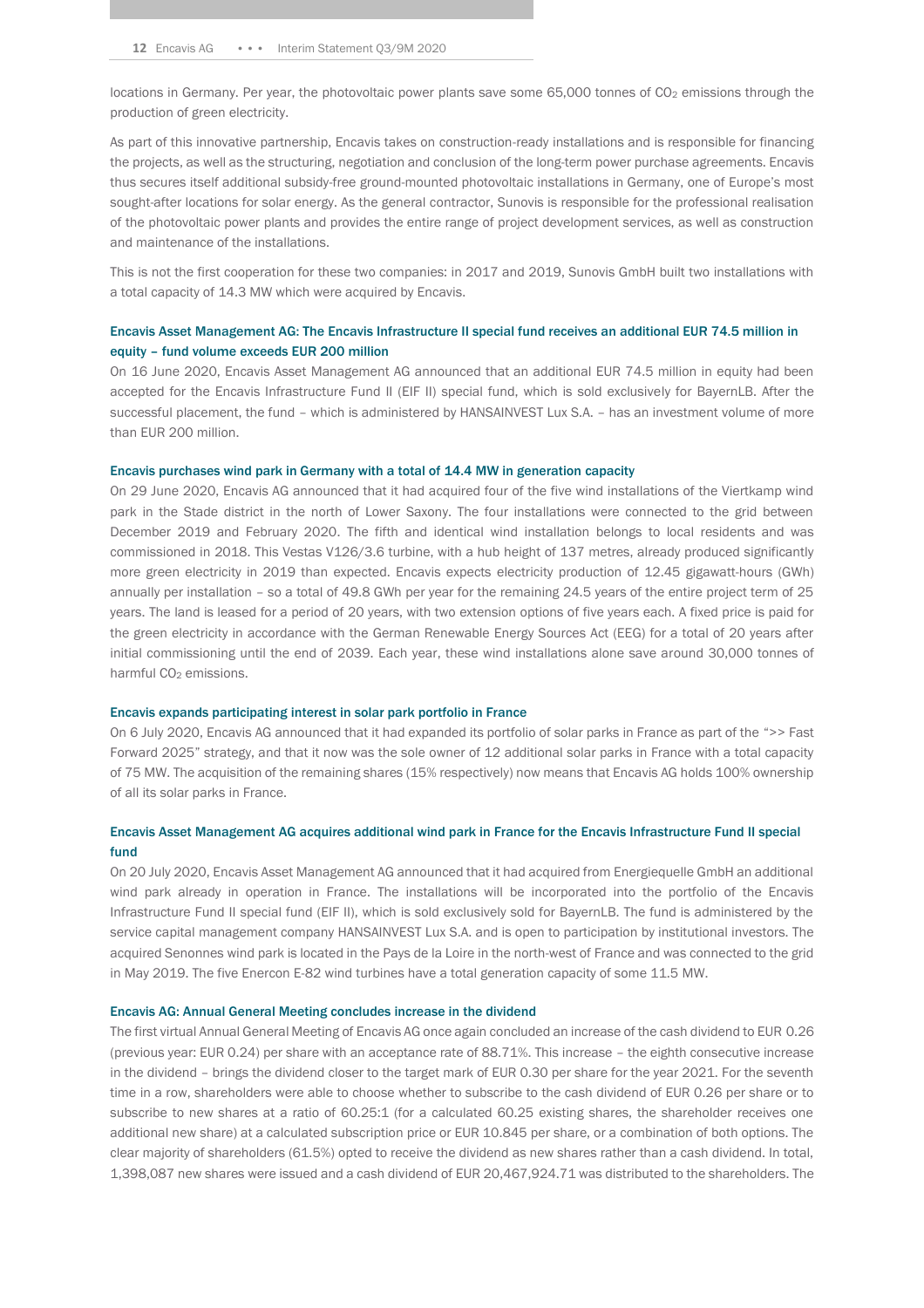cash dividend was paid out on 16 June 2020, and the new shares were recorded in shareholders' securities accounts on 24 June 2020.

For the first virtual Annual General Meeting of Encavis AG, which took place as planned on 13 May 2020, a little more than 200 shareholders joined via the internet. Some 220 shareholders and guests were on hand in person for the previous year's Annual General Meeting. This year's presence of voting share capital of approximately 61.6% significantly exceeded the previous-year figure of some 56.2%.

#### Encavis AG: Successful placement of shares under family ownership

In May 2020, Encavis AG was informed that the Heidecker family sold a total of 2,950,903 shares – corresponding to around 2.15% – in Encavis AG on 28 May 2020. PELABA Vermögensverwaltung GmbH & Co. KG was the seller in the transaction. The shares sold were previously allocated to members of the family who wanted to restructure their assets.

The Heidecker family will continue to hold some 3.1 million shares, corresponding to around 2.26%, in Encavis AG via PELABA Anlageverwaltungs GmbH & Co. KG. Additionally, the Heidecker family signed a lock-up agreement for 180 days regarding the remaining shares still under family ownership. Berenberg Bank was tasked as the sole book-runner for the placement of the shares.

#### Segment development

The Group's business activities are subject to seasonal influences, which leads to fluctuations in revenue and earnings during the course of the year. In terms of the PV Parks segment, the months from April to September generate more revenue than the autumn and winter months. Due to weather conditions, the wind parks generate more revenue in the autumn and winter months than they do in summer.

Actual electricity fed into the grid by the PV Parks segment in the first nine months of 2020 came to 878,224 megawatthours (MWh) (previous year: 870,402 MWh). The solar parks in Germany accounted for around 29% of the fed-in power (previous year: 29%), those in France for 24% (previous year: 25%), those in Italy for 21% (previous year: 21%), those in the United Kingdom for 13% (previous year: 13%), those in the Netherlands for 12% (previous year: 12%) and the solar park in Spain for 1% (previous year: 0%).

Actual electricity fed into the grid by the Wind Parks segment in the first nine months of 2020 came to 741,834 MWh (previous year: 527,359 MWh). Of this figure, some 48% (previous year: 61%) is attributable to wind parks in Germany, 35% (previous year: 16%) to wind parks in Denmark, 9% (previous year: 11%) to wind parks in France, 7% (previous year: 11%) to wind parks in Austria and 1% (previous year: 1%) to the wind park in Italy.

### Operating earnings (Non-IFRS)

#### Explanation of the earnings

#### **Revenue and other income**

During the first nine months of 2020, the Group generated revenues of TEUR 234,292 (previous year: TEUR 223,406). This represents an increase of some 5 %. Although the wind park portfolio managed growth in the amount of TEUR 11,414, revenue of the solar park portfolio decreased by TEUR 2,767 compared to the same period in the previous year. The increase in revenue for the wind park portfolio is primarily due to the addition of multiple installations in Denmark to the portfolio. Altogether, the level of wind was approximately the same as the previous year relative to the portfolio as a whole. The lower levels of sunshine in France and Italy compared to the previous year led to revenue of the solar park portfolio decreasing as a whole in comparison.

Revenue is made up of revenue from feeding electricity into the grid, the operation of parks owned by third parties and additional revenue from Asset Management.

The Group generated other operating income of TEUR 6,373 (previous year: TEUR 11,169). This includes income from the sale of Stern Energy GmbH in the amount of TEUR 1,921 as well as non-period income in the amount of TEUR 1,502 (previous year: TEUR 2,230). The previous-year period was positively influenced in particular by the high levels of onetime income in connection with the sale of minority interests in a wind park portfolio (TEUR 5,936).

#### **Personnel expenses and other expenses**

Operating personnel expenses came to TEUR 15,044 (previous year: TEUR 11,001). The increase primarily resulted from the higher expenses for the share option programme as well as the expansion of the Encavis team brought on by growth.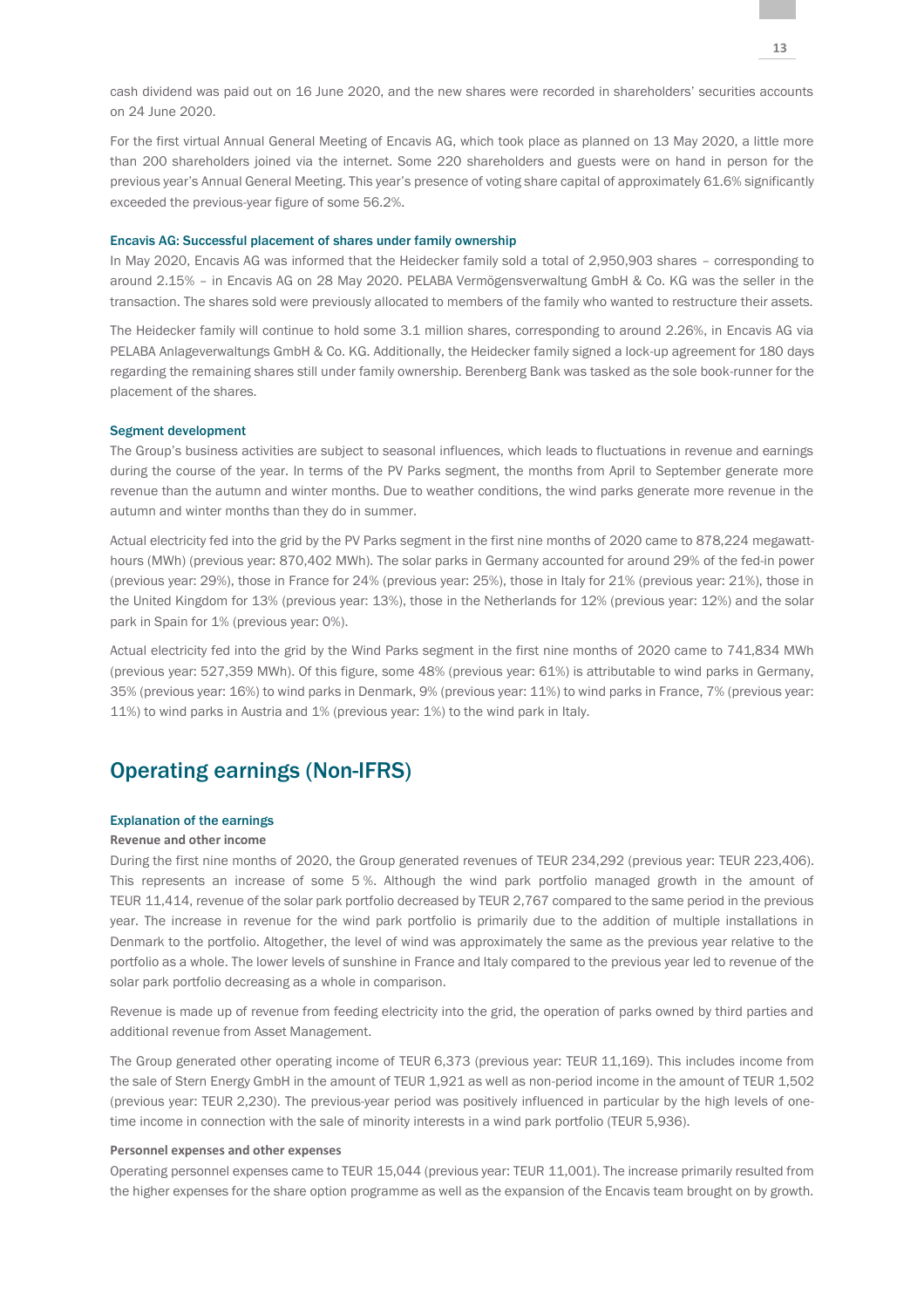Other operating expenses of TEUR 42,438 were incurred (previous year: TEUR 36,191). This includes in particular the costs of operating solar and wind parks in the amount of TEUR 29,849 (previous year: TEUR 26,243). Other operating expenses also include TEUR 12,590 in costs of current operations (previous year: TEUR 9,948). The increase in costs can be attributed to the wind and solar parks newly acquired in the past few quarters as well as various one-time expenses for repairs and maintenance of solar parks.

#### **Operating EBITDA**

Operating earnings before interest, taxes, depreciation and amortisation (operating EBITDA) were TEUR 180,964 in the first nine months of 2020 (previous year: TEUR 185,794). This corresponds to a decrease in the amount of TEUR 4,830. The operating EBITDA margin was around 77% (previous year: 83%). The decrease in earnings is largely due to the weather-related effects described above, the one-time income from the sale of minority interests in a wind park portfolio and the increased expenses from the share option programme. Without these three effects, the operating EBITDA after the first three quarters of 2020 would have been 5% higher than the comparative figure from the previous year.

Operating depreciation and amortisation of TEUR 67,796 (previous year: TEUR 64,014) chiefly comprises scheduled depreciation of the photovoltaic and wind power installations as well as amortisation of rights of use from lease agreements capitalised in accordance with IFRS 16.

#### **Operating EBIT**

Operating earnings before interest and tax (operating EBIT) totalled TEUR 113,168 (previous year: TEUR 121,781). The operating EBIT margin amounts to approximately 48% (previous year: 54%). Here, too, the decrease in earnings can be attributed to the three effects mentioned above; without these three effects, the operating EBIT after the first three quarters of 2020 would have been 3% higher than the comparative figure from the previous year.

#### **Financial result**

Operating financial earnings in the amount of TEUR -41,218 (previous year: TEUR -41,058) result primarily from interest expenses for the non-recourse loans for solar and wind parks. Additionally, in particular interest income from loans to affiliates, the result of financial assets accounted for using the equity method and interest expenses on the lease liabilities carried as liabilities are reported in the financial result.

#### **Operating EBT**

Operating earnings before taxes (operating EBT) amounts to TEUR 71,950 (previous year: TEUR 80,723), including the three previously mentioned effects. The operating EBT margin was around 31% (previous year: 36%).

#### **Taxes**

The consolidated statement of comprehensive income shows operating tax expenses totalling TEUR 7,409 (previous year: TEUR 10,713), mainly for effective tax payments in connection with solar and wind parks.

#### **Consolidated earnings**

Altogether, this resulted in consolidated operating earnings of TEUR 64,540 (previous year: TEUR 70,009).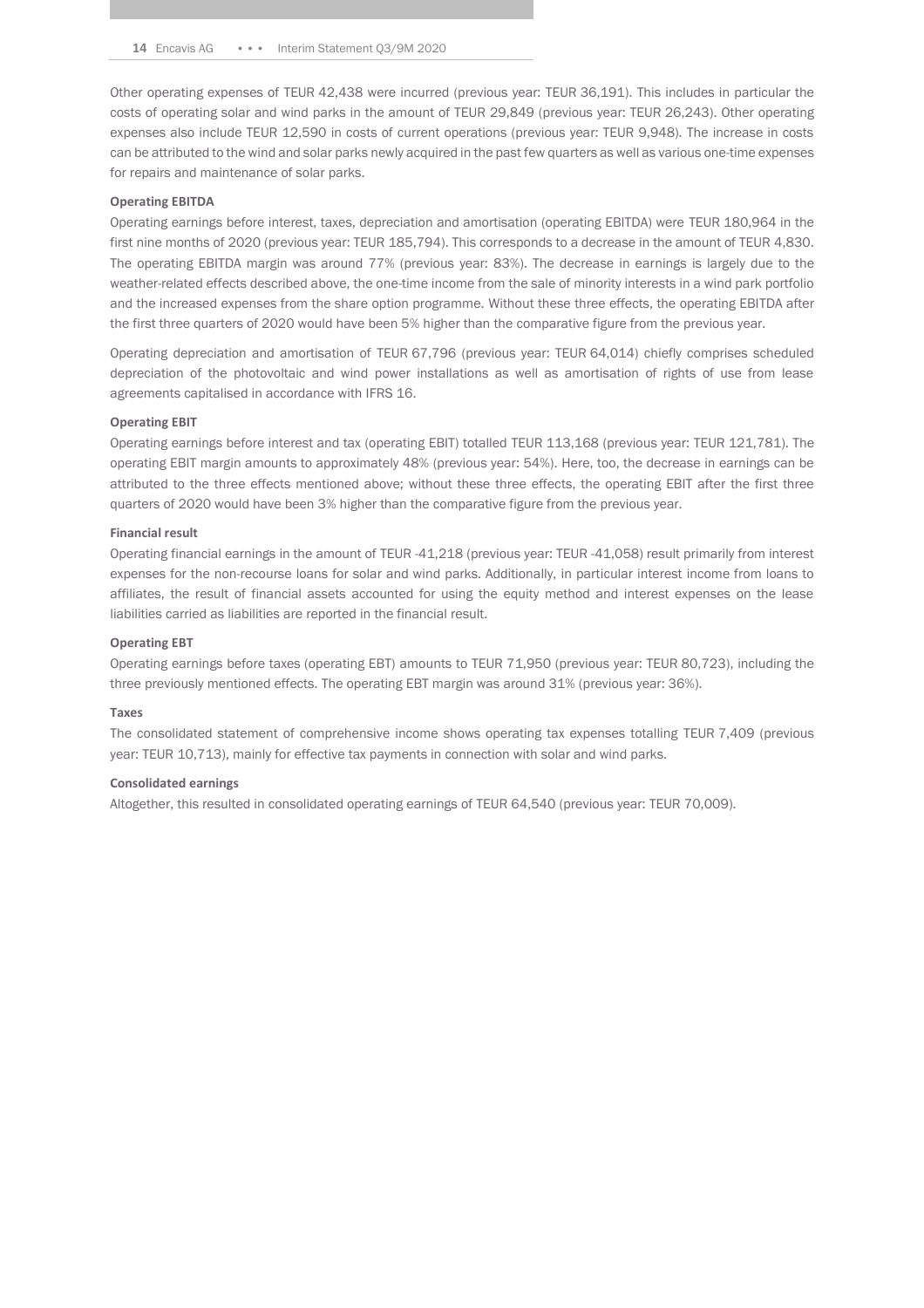#### Determining the operating KPIs (adjusted for IFRS effects)

As outlined in the "Internal management system of Encavis" section of the 2019 annual report, Group IFRS accounting is influenced by non-cash measurement effects and the resulting depreciation and amortisation. Non-cash interest effects and deferred taxes also hamper a transparent assessment of the operating income situation pursuant to IFRS.

| in TEUR                                                                                                                                                                                                                                    |                     |                     |
|--------------------------------------------------------------------------------------------------------------------------------------------------------------------------------------------------------------------------------------------|---------------------|---------------------|
|                                                                                                                                                                                                                                            | 01.01. - 30.09.2020 | 01.01. - 30.09.2019 |
| Revenue                                                                                                                                                                                                                                    | 234,292             | 223,406             |
| Other income                                                                                                                                                                                                                               | 14,239              | 12,445              |
| Cost of materials                                                                                                                                                                                                                          | $-2.218$            | $-1,588$            |
| Personnel expenses, of which TEUR -3,960 (previous year: TEUR -1,175) in<br>share-based remuneration                                                                                                                                       | $-15,053$           | $-11,036$           |
| Other expenses                                                                                                                                                                                                                             | $-42,715$           | $-38,016$           |
| Adjusted for the following effects:                                                                                                                                                                                                        |                     |                     |
| Income from the disposal of financial investments and other non-operating<br>income                                                                                                                                                        | $-4,851$            | $-1$                |
| Other non-cash income (mainly gains from business combinations [badwill],<br>reversal of the interest advantage from subsidised loans [government grants] and<br>non-cash income from other periods)                                       | $-3,015$            | $-1,275$            |
| Other non-operating expenses                                                                                                                                                                                                               | 277                 | 1,825               |
| Share-based remuneration (non-cash)                                                                                                                                                                                                        | 9                   | 35                  |
| <b>Adjusted operating EBITDA</b>                                                                                                                                                                                                           | 180,964             | 185,794             |
| Depreciation and amortisation                                                                                                                                                                                                              | $-100,677$          | $-93,431$           |
| Adjusted for the following effects:                                                                                                                                                                                                        |                     |                     |
| Amortisation of intangible assets (electricity feed-in contracts) acquired as part of<br>business combinations                                                                                                                             | 38,013              | 34,631              |
| Subsequent measurement of uncovered hidden reserves and liabilities on step-<br>ups for property, plant and equipment acquired as part of business combinations                                                                            | $-5,132$            | $-5,214$            |
| <b>Adjusted operating EBIT</b>                                                                                                                                                                                                             | 113,168             | 121,781             |
| Financial result                                                                                                                                                                                                                           | $-51,856$           | $-38,867$           |
| Adjusted for the following effects:                                                                                                                                                                                                        |                     |                     |
| Other non-cash interest and similar expenses and income (mainly resulting from<br>effects from currency translation, calculation of the effective rate, swap valuation<br>and interest expenses from subsidised loans [government grants]) | 10,638              | $-2,191$            |
| <b>Adjusted operating EBT</b>                                                                                                                                                                                                              | 71,950              | 80,723              |
| Tax expenses                                                                                                                                                                                                                               | $-10,005$           | $-11,463$           |
| Adjusted for the following effects:                                                                                                                                                                                                        |                     |                     |
| Deferred taxes (non-cash items) and other non-cash tax effects                                                                                                                                                                             | 2.596               | 750                 |
| Adjusted consolidated operating earnings                                                                                                                                                                                                   | 64,540              | 70,009              |

# Net assets and financial position

#### Financial position and cash flow

The change in cash and cash equivalents in the reporting period came to TEUR 9,149 (previous year: TEUR 69,269). This broke down as follows:

Cash flow from operating activities amounts to TEUR 166,582 (previous year: TEUR 132,775). This consists largely of cash inflows from the operating activities of the solar and wind parks and the resulting proceeds. The aforementioned changes also included changes in assets and liabilities not counted as investment or financing activities.

Cash flow from investing activities amounted to TEUR -86,541 (previous year: TEUR -89,089) and was mainly the result of payments related to investments in financial assets for financial investments recognised using the equity method and/or loans to them; payments for investments in property, plant and equipment for the construction of a solar park in Spain; and payments for the acquisition of a wind park in Germany.

Cash flow from financing activities amounted to TEUR -70,892 (previous year: TEUR 25,582) and results chiefly from regular loan repayments and interest paid less newly paid out loans. In addition, this includes the change in restricted cash and cash equivalents, the payment of the cash dividend to the shareholders of Encavis AG and the dividend payment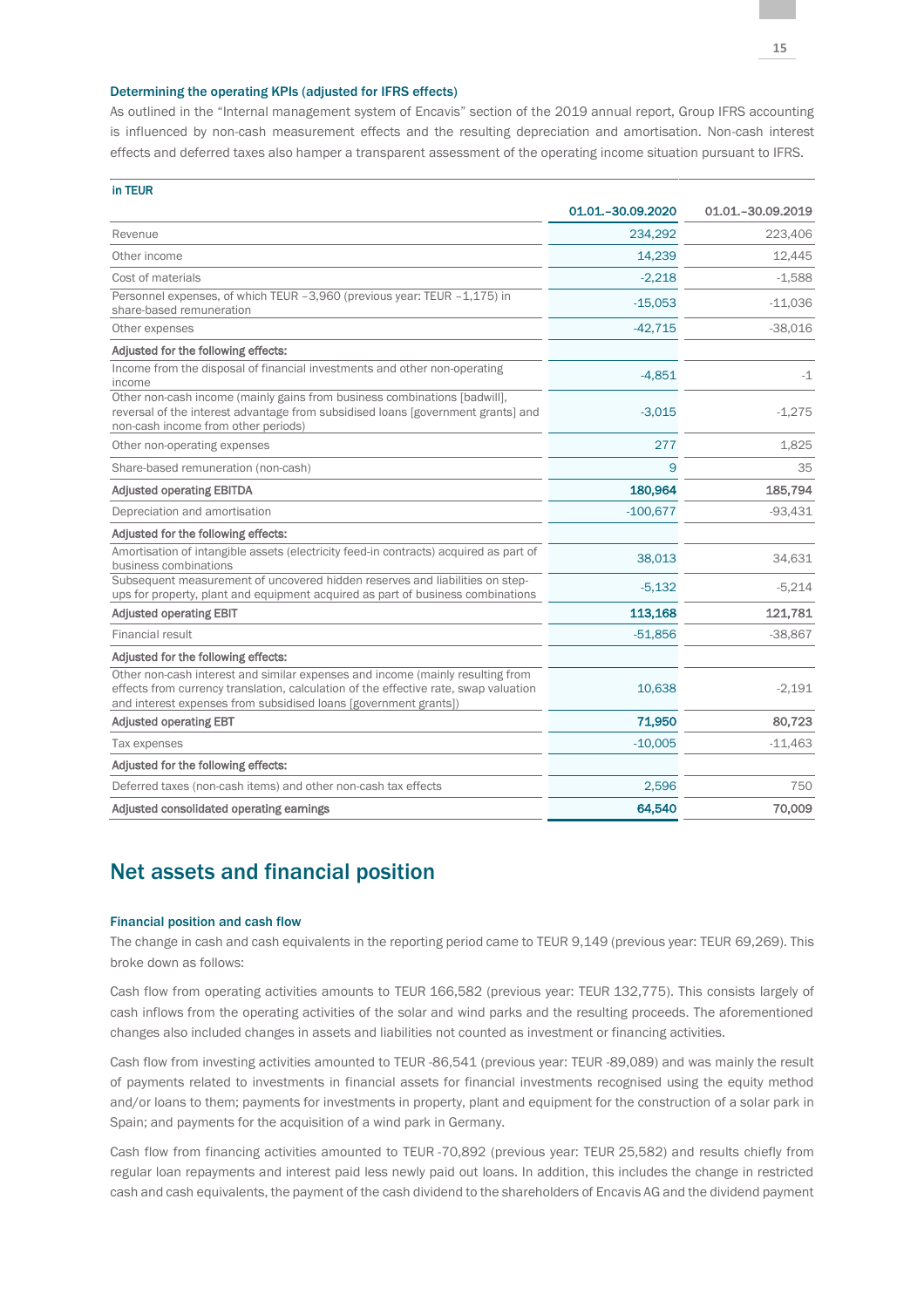to the hybrid bondholders. During the reporting period, a credit line with Agricultural Bank of China in the amount of TEUR 50,000 was utilised. Payments are also reported here for the acquisition of company shares that do not lead to a change in the control relationship (TEUR 16,193). In the comparative period in 2019, the successful increase of the hybrid convertible bond issued in 2017 still had a positive effect in the amount of TEUR 60,553 on the cash flow from financing activities.

#### Net assets

As of 30 September 2020, equity amounted to TEUR 756,543 (31 December 2019: TEUR 722,713). The change in the amount of TEUR 33,830, or 5%, is primarily due to the issue of new shares as a result of the share dividend chosen by the majority of shareholders, various value changes accounted for in equity with no effect on profit or loss and the positive result for the period under IFRS. Offsetting this increase was the payment of the dividend. Share capital increased by TEUR 1,398 through contributions in kind. The equity ratio is 25.3% (31 December 2019: 25.3%).

#### **Liabilities**

As of 30 September 2020, the Group has bank and leasing liabilities amounting to TEUR 1,808,218 (31 December 2019: TEUR 1,750,678). These comprised loans and lease agreements for the financing of solar parks and wind parks and the mezzanine capital provided by Gothaer Versicherungen in November 2014 in the amount of TEUR 150,000. They also contained liabilities from listed notes from the Grid Essence portfolio (United Kingdom), including accrued interest in the amount of TEUR 33,608, as well as liabilities from debenture bonds and/or registered bonds including accrued interest in the amount of TEUR 133,697. This does not include amounts recognised under other liabilities totalling TEUR 6,985 (31 December 2019: TEUR 8,833), which comprises interest advantages from low-interest government loans (KfW) and is to be accounted for in accordance with IAS 20 and shown separately. Liabilities from lease obligations in the amount of TEUR 193,688 are recognised (31 December 2019: TEUR 188,952). In almost all debt financing, the liability risk relating to the parks is limited (non-recourse financing).

As of 30 September 2020, liabilities to non-controlling shareholders amounted to TEUR 38,445 (31 December 2019: TEUR 43,093).

The value of provisions as of 30 September 2020 amount to TEUR 72,131 (31 December 2019: TEUR 60,033). This comprises provisions for asset retirement obligations (TEUR 60,303) and other provisions (TEUR 11,828).

Trade liabilities decreased from TEUR 10,738 as of 31 December 2019 to TEUR 9,226 as of 30 September 2020.

## Events after the balance sheet date

#### Scope Ratings confirms investment-grade issuer rating of BBB− with stable outlook for Encavis AG

On 2 October 2020, Encavis AG was once again given an investment-grade issuer rating (BBB−) in the most recent analysis of Scope Ratings; the outlook for the rating is stable. The confirmation reflects Scope's assessment of the protected business model of Encavis, the continuously improved diversification and the solid hedging of liabilities and liquidity.

Scope has confirmed the issuer rating of of BBB−/stable for Encavis AG and its financing subsidiary Encavis Finance B.V. At the same time, Scope confirmed the long-term ratings for primary unsecured liabilities with BBB− and BB for subordinate (hybrid) liabilities such as the hybrid convertible bond (ISIN: DE000A19NPE8) as well as for short-term liabilities with S-2.

With its issuer rating, Scope provides participants on the international financial markets with a clear orientation and independent assessment of Encavis's current and medium-term creditworthiness, thus ensuring greater security and transparency.

#### Encavis Infrastructure Fund II, special fund of Encavis Asset Management AG, accepts additional EUR 137 million in **October**

In October 2020, the administrative board of the Encavis Infrastructure Fund II accepted additional investments from institutional investors totalling EUR 137 million. The total fund volume thus currently amounts to some EUR 340 million in equity capital. Altogether, more than 40 credit institutes now participate in this fund and are therefore asset management customers for the next 25 years.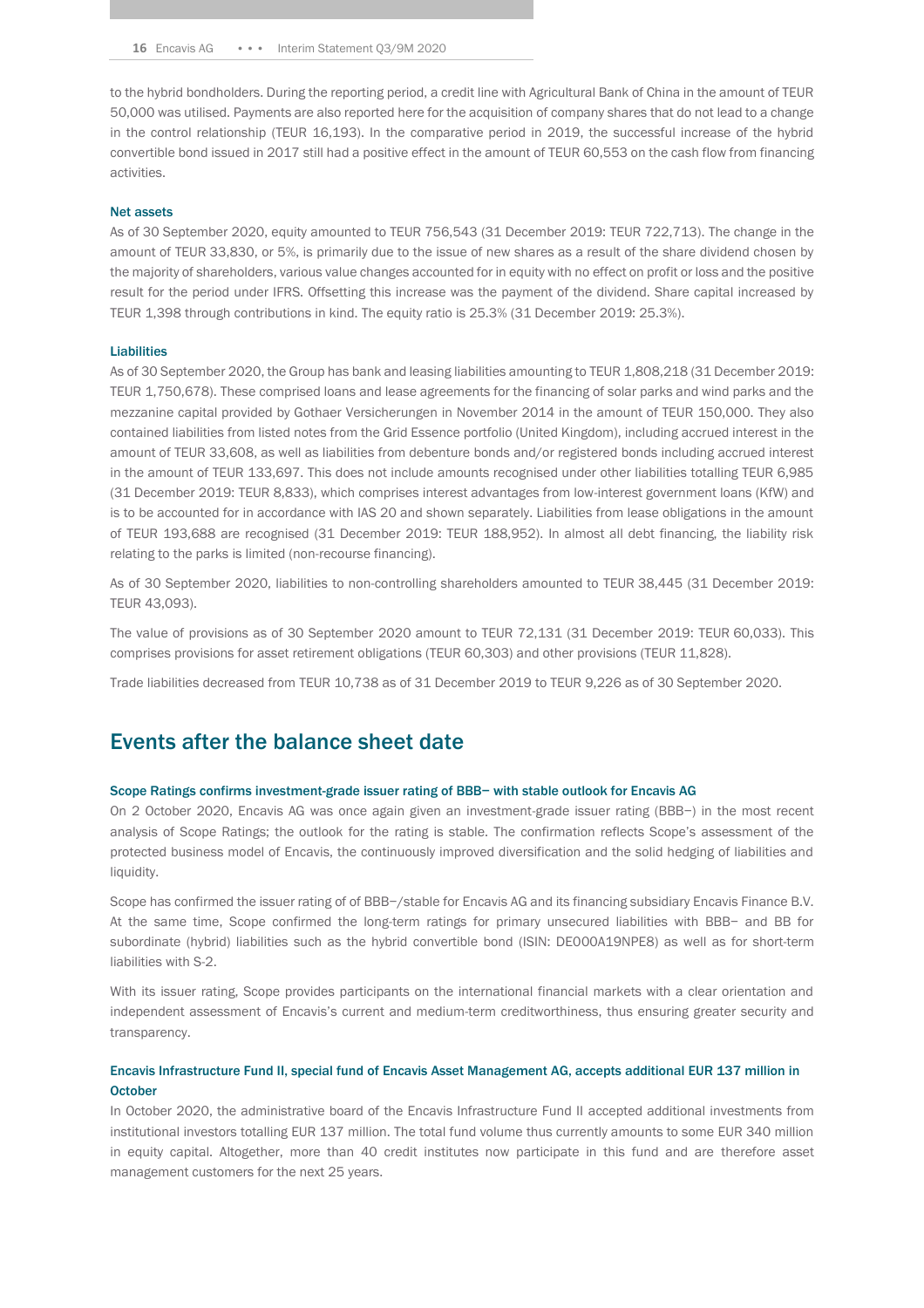#### Encavis Asset Management AG acquires an additional wind farm in France as well as a solar farm in The Netherlands for its special fund Encavis Infrastructure Fund II (EIF II)

The wind farm, located in the west of France, consisting of five Enercon E-92 wind turbines with a total generation capacity of 11.75 MW, was newly built and started operations at the end of September 2020. In addition, a Dutch solar park will be expanded by 6.7 MW by the end of this year. The floating solar farm will be build on a quarry pond.

# Opportunities and risks

The material opportunities and risks to which the Encavis Group is exposed were described in detail in the consolidated management report for the 2019 financial year. There were no significant changes in this regard during the reporting period. As can be seen in our fact book, the Covid-19 pandemic has no serious impact on our business model. With one of the two major projects in Spain having already been completed on schedule, the monetary risk with regard to completion of the second major project in Spain, which is currently under construction, being delayed by up to two weeks is seen as rather low. This would not result in any negative impact on the planned operating earnings per share.

# Future outlook

The statements below include projections and assumptions which are not certain to materialise. If one or more of these forecasts or assumptions do not materialise, actual results and developments may differ substantially from those outlined.

#### Macroeconomic developments

The Covid-19 pandemic has had the global economy firmly in its grasp since the first quarter of 2020 and is making its significant mark on worldwide economic growth. Thanks to unprecedented economic aid and support in terms of monetary policy, however, the economies in industrialised nations in particular were able to withstand the impact of the Covid-19 pandemic in the second quarter better than originally expected.

In its most recent estimate from 13 October 2020, the IMF - along with the EU Commission in its summer forecast expects the economy in the eurozone to retract by 8.7% in 2020 and thus more significantly than ever before. For the European Union, a decrease in gross domestic product of 8.3% is expected.

#### Underlying conditions for renewable energies

#### **Consistent growth market**

Global investments in renewable energy rose to USD 363 billion during 2019, with continued growth forecast for 2020 as determined by an analysis of Bloomberg New Energy Finance (BNEF). The experts are also very optimistic with regard to the long-term development: electricity from solar and wind parks is expected to amount to nearly half of the global energy supply by 2050. During the first nine months of 2020, around 48% of energy consumption in Germany came from renewable energies. In light of the fact that EU Commission is striving towards a new EU strategy to adapt to climate change, this proportion can be expected to increase further.

The increasing demand for private-sector power purchase agreements also fits this trend. According to information from BNEF, the total generation capacity of PPAs has more than doubled, from around 5.6 GW in 2017 to some 12.8 GW in 2018. The trend continues: for 2019, BNEF forecasts that, around the world, PPAs for an installed solar and wind capacity of more than 18.6 GW will be concluded. At the end of January 2020, the total capacity was already at around 51.5 GW.

#### **Encavis on a clear course for growth with ">> Fast Forward 2025"**

Today, Encavis is one of the largest independent power producers in the field of renewable energy in Europe. The positive framework conditions and the successful economic development of the company are the perfect prerequisites for further strengthening this position. In order to always make use of growth opportunities that present themselves and to further increase the efficiency of the company, Encavis introduced the strategy package ">> Fast Forward 2025" on 8 January 2020. The plan for the next six years is focused on five areas:

1. Further investments in ready-to-build wind and solar parks as well as securing projects in earlier phases of development in coordination with strategic development partners while maintaining a long-term equity ratio of around 25%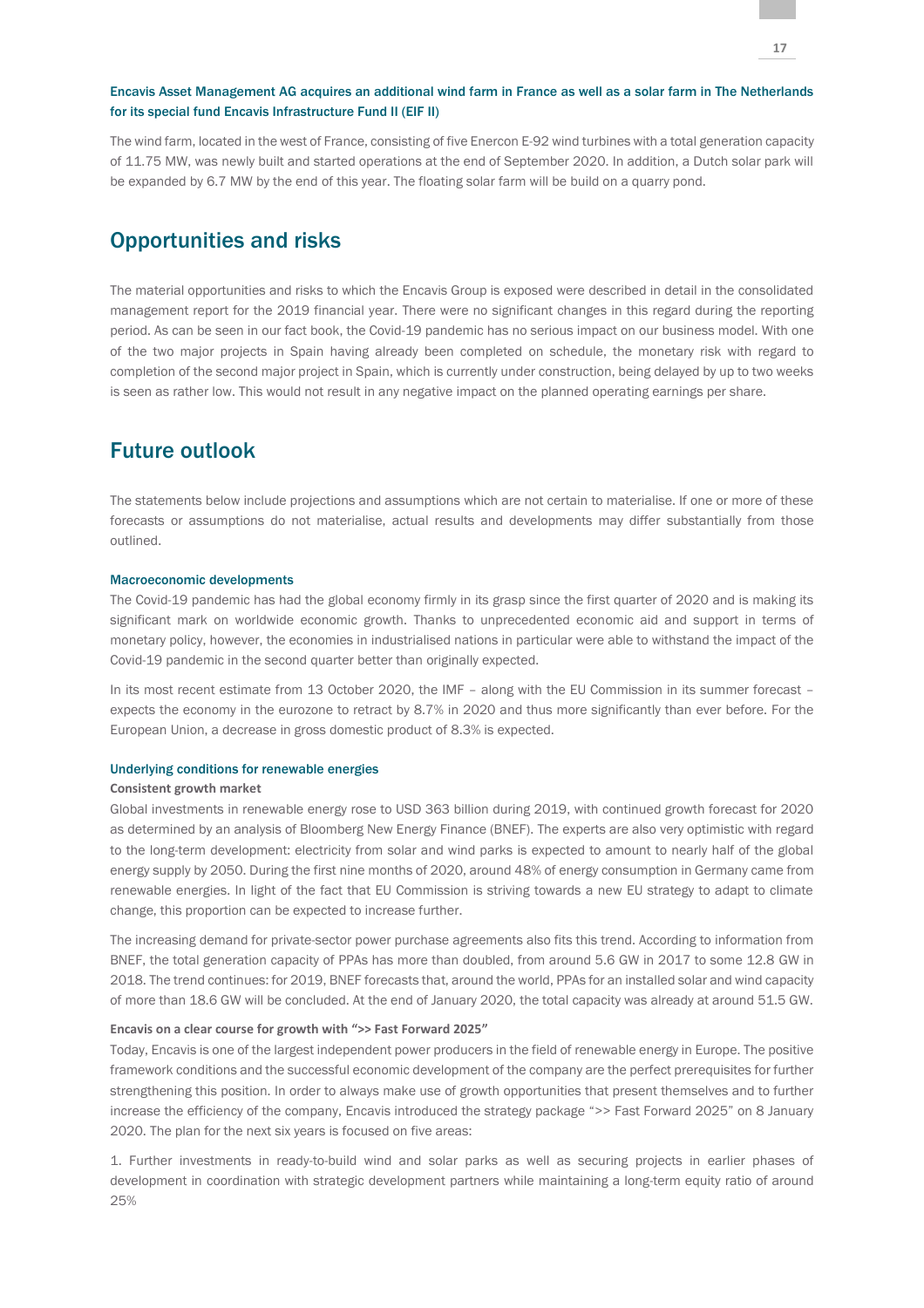2. Disposal of minority interests in wind and individual selected solar parks of up to 49% to free up liquidity for investments in additional solar and wind parks

3. Reduction and continued optimisation of costs related to the operation and maintenance of solar parks

4. Optimisation and refinancing of SPV project financing

5. Introduction of Group-wide cash pooling, including all single entities

Within the framework of ">> Fast Forward 2025", Encavis is focusing on the following target figures on the basis of the values for the year 2019:

1. Doubling the company's own contractually secured generation capacity from 1.7 to 3.4 GW

- 2. Increasing the weather-adjusted revenue (wa) from EUR 260 million to EUR 440 million
- 3. Growing the weather-adjusted operating EBITDA (wa) from EUR 210 million to EUR 330 million
- 4. A margin of the weather-adjusted operating EBITDA (wa) of 75%
- 5. Increasing the operating earnings per share (EPS) (wa) from EUR 0.40 to EUR 0.70

The expected dynamic growth of Encavis can be seen not least in consideration of the corresponding annual growth rates (CAGR): the generation capacity is to increase by some 12% annually to the year 2025. In the same period, revenue is to increase by approximately 9% per annum, and an annual increase in operating EBITDA (wa) of 8% is expected. Annual growth of the operating earnings per share (EPS) (wa) amounts to around 10%.

These assumptions are a basis case; additional opportunities for growth may arise inorganically from mergers and acquisition transactions and potential equity transactions. Future opportunities could also present themselves from profitable business models in association with battery storage capacities at the solar and wind parks. A possible expansion into regions outside of Europe offers additional potential for growth.

#### Overall assessment of future development

In light of the Encavis Group's business strategy, which is geared towards qualitative growth, the Management Board expects moderate growth for the 2020 financial year. This can be explained above all by the strategic transformation of the company. While, in the past, Encavis AG has purchased solar and wind parks with a fixed feed-in tariff, the course was set for expanding to the PPA business in the 2019 financial year.

The Talayuela and La Cabrera solar parks in Spain, which Encavis has acquired to date, are each bound by a power purchase agreement with well-known companies such as Amazon. Since these types of parks are usually acquired before construction begins, one of the two PPA solar parks is currently still in the construction phase, while the other park was already connected to the grid at the beginning of September. Therefore, as planned, only La Cabrera has contributed marginally to revenue and consolidated income since the third quarter of 2020. After completion and the connection of both parks to the grid, these investments will then have a more noticeable impact in earnings in the 2021 financial year.

Global pandemics – like the current Covid-19 pandemic – have no direct economic impact on the operating activities of the Encavis Group. The solar and wind parks in ten countries in western Europe produce electricity from renewable energy sources predominantly on their own and fully automatically. Due to the minimal maintenance needs of the installations, practically no staff are required on-site. If the current spread of the coronavirus continues for an extended period or worsens in the coming months, limitations in the on-site maintenance of the solar and wind parks due to individual technicians cannot be excluded; however, these could be replaced by alternative service providers. At the present time, it is not possible to evaluate – and therefore it cannot be quantified conclusively – whether the completion of parks under construction will be delayed as a whole as a result of illnesses of third parties or interruptions in the supply chains, which would in turn reduce the number of parks available for acquisitions. Following the timely completion of the La Cabrera solar park, there was a minor expense of approximately TEUR 240. In its worst-case scenario, an updated scenario analysis shows comparatively low expenses of as much as TEUR 250 should grid connection of the Talayuela solar park be delayed by up to two weeks on account of the Covid-19 pandemic. This would not result in any negative impact on the planned operating earnings per share for 2020.

The Management Board has confirmed the revenue and income forecast of an increase in revenue to more than EUR 280 million for the current 2020e financial year based on the portfolio as it stands on 31 March 2020 and under the assumption of standard weather conditions for the 2020 financial year (2019: EUR 273.8 million, weather-adjusted EUR 263.3 million). Operating EBITDA is expected to increase to more than EUR 220 million (2019: EUR 217.6 million, weather-adjusted EUR 210.6 million). The Group anticipates growth in operating EBIT to more than EUR 130 million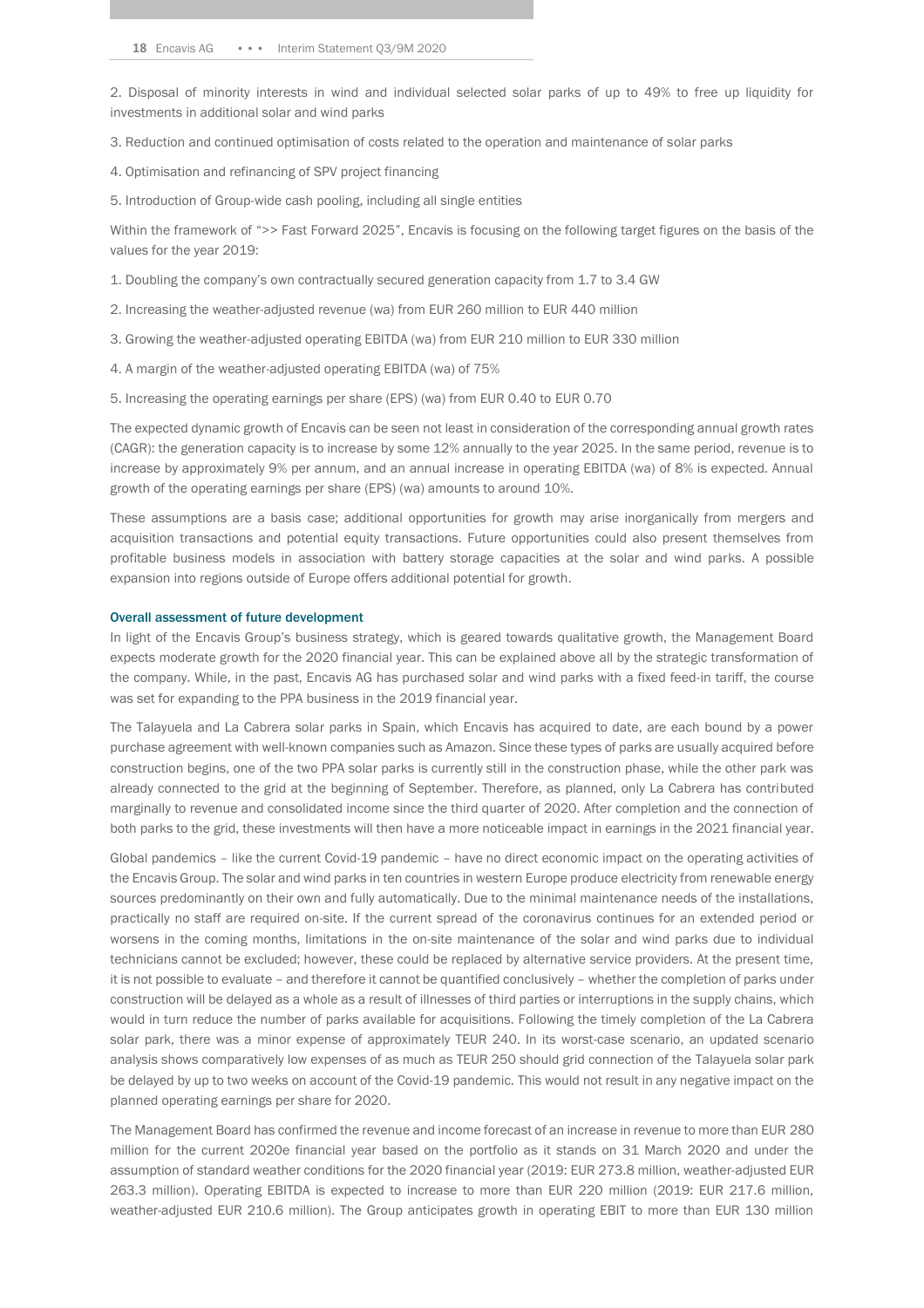(2019: EUR 132.2 million, weather-adjusted EUR 125.2 million). The Group expects operating cash flow of over EUR 200 million (2019: EUR 189.3 million). An operating earnings per share of EUR 0.41 is also expected (2019: EUR 0.43, weather-adjusted EUR 0.40). Earnings per share will initially undergo disproportionately low growth, as the number of shares will increase though the possibility of acquisition of new shares instead of receiving a cash dividend, but the investments made with the funds will only fully realise their contribution to revenue in subsequent years, as explained in the text above.

#### In EUR million

|                                      | 2020e<br>(AR 2019) | $2019$ (wa) | 2019 (actual) |
|--------------------------------------|--------------------|-------------|---------------|
| Revenue                              | >280               | 263.3       | 273,8         |
| Operating EBITDA*                    | >220               | 210.6       | 217,6         |
| Operating EBIT*                      | >130               | 125.2       | 132,2         |
| Operating cash flow                  | >200               | 189.3       | 189,3         |
| Operating earnings per share in EUR* | 0.41               | 0.40        | 0.43          |

\* Operating; contains no IFRS-related, non-cash valuation effects.

# Other information

#### Employees

The Group had an average of 125 employees in the period from 1 January to 30 September 2020 (previous year: 121). The average figures were determined using the number of employees at the end of each quarter. On 30 September 2020, apart from the Management Board members, the Group had 83 employees (previous year: 82) at Encavis AG, 31 employees (previous year: 27) at Encavis Asset Management AG and 13 employees (previous year: 12) at Encavis GmbH. Additionally, Encavis Technical Services GmbH had ten employees in the previous year. The increase in the number of employees is primarily due to the expansion of the team brought on by growth.

#### Related-party disclosures (IAS 24)

As of the reporting date, rental contracts at arm's-length terms exist with B&L Holzhafen West GmbH & Co. KG, a company allocated to Supervisory Board members Albert Büll and Dr Cornelius Liedtke, for office space for Encavis AG.

For the company Encavis GmbH, there is a rental agreement regarding the Asset Management segment's office space in Neubiberg with PELABA Vermögensverwaltungs GmbH & Co. KG, a company related to Supervisory Board member Peter Heidecker. The rental agreement has a fixed term until the end of 2019 and has renewed automatically by one year each year since then unless either of the parties terminates it with a notice period of six months. The contract therefore runs until at least the end of 2021. The monthly rent is based on customary market conditions.

#### Notification requirements

Notifications in accordance with section 21, paragraph 1, or paragraph 1a, of the Securities Trading Act (WpHG) are shown on the website of Encavis AG at https://www.encavis.com/investor-relations/corporate-governance/.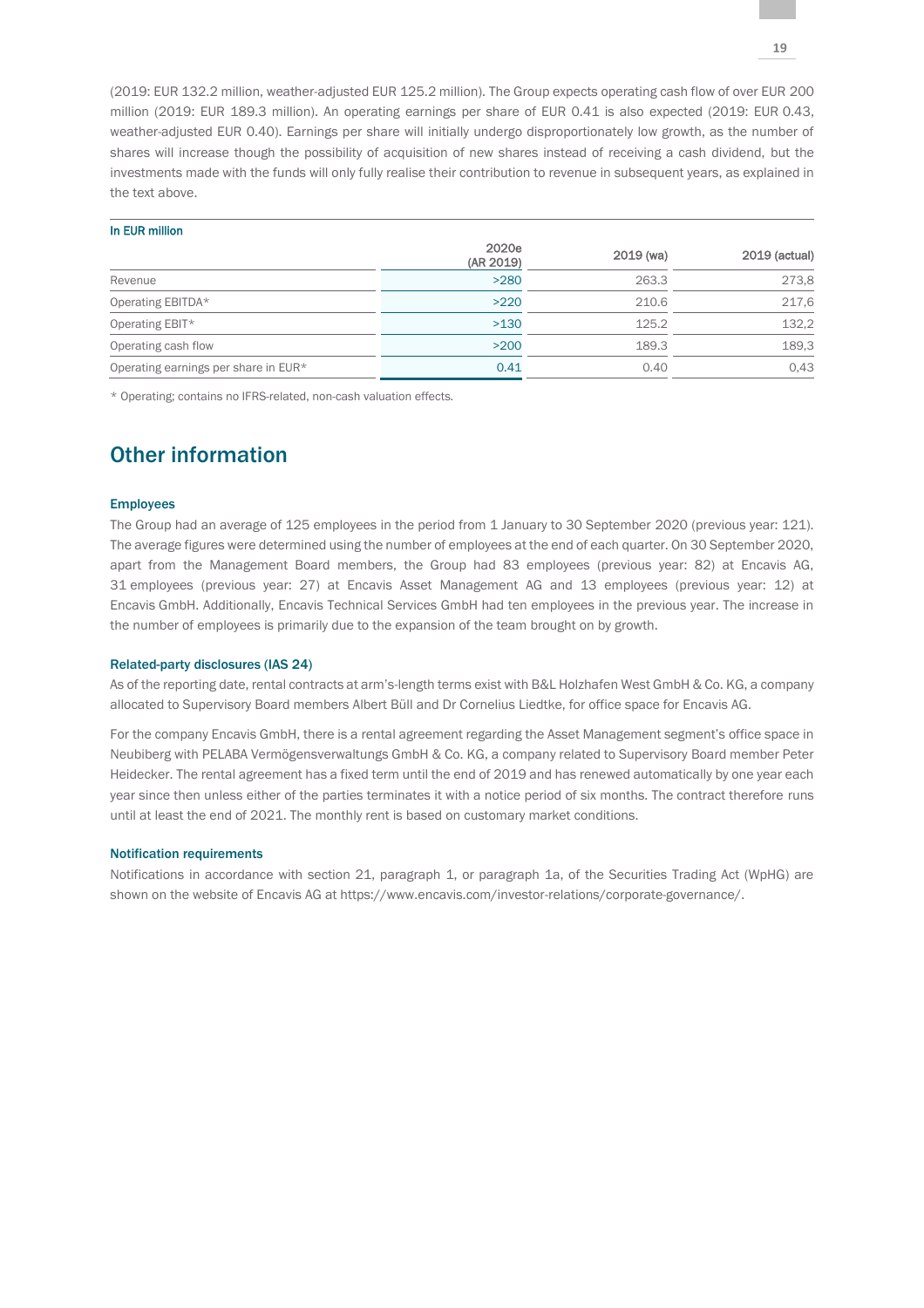# Condensed consolidated statement of comprehensive income (IFRS)

| in TEUR                                                                                                                       |             |                                     |             |             |
|-------------------------------------------------------------------------------------------------------------------------------|-------------|-------------------------------------|-------------|-------------|
|                                                                                                                               |             | 01.01.-30.09.2020 01.01.-30.09.2019 | Q3/2020     | Q3/2019     |
| Revenue                                                                                                                       | 234,292     | 223,406                             | 79,516      | 79,492      |
| Other income                                                                                                                  | 14,239      | 12,445                              | 1,637       | 6,423       |
| Of which income from the reversal of<br>impairments for expected credit losses                                                | 792         | 0                                   | $-87$       | 0           |
| Cost of materials                                                                                                             | $-2,218$    | $-1,588$                            | $-1,185$    | $-544$      |
| Personnel expenses                                                                                                            | $-15,053$   | $-11,036$                           | $-4,853$    | $-3,903$    |
| Of which in share-based remuneration                                                                                          | $-3,960$    | $-1,175$                            | $-1,189$    | $-664$      |
| Other expenses                                                                                                                | $-42,715$   | $-38,016$                           | $-13,329$   | $-12,919$   |
| Of which impairment for expected credit<br>losses                                                                             | 0           | $-1,524$                            | 87          | $-188$      |
| Earnings before interest, taxes, depreciation<br>and amortisation (EBITDA)                                                    | 188,544     | 185,211                             | 61,786      | 68,549      |
| Depreciation and amortisation                                                                                                 | $-100,677$  | $-93,431$                           | $-33,665$   | $-31,175$   |
| Earnings before interest and taxes (EBIT)                                                                                     | 87,868      | 91,780                              | 28,121      | 37,374      |
| Financial income                                                                                                              | 13,948      | 12,015                              | 3,508       | 6,215       |
| Financial expenses                                                                                                            | $-57,691$   | $-50,671$                           | $-19,822$   | $-18,701$   |
| Earnings from financial assets accounted for<br>using the equity method                                                       | $-8,114$    | $-211$                              | $-1,101$    | $-58$       |
| Earnings before taxes on income (EBT)                                                                                         | 36,011      | 52,913                              | 10,706      | 24,831      |
| Taxes on income                                                                                                               | $-10,005$   | $-11,463$                           | $-2,897$    | $-3,348$    |
| <b>Consolidated earnings</b>                                                                                                  | 26,006      | 41,449                              | 7,809       | 21,482      |
| Items which can be reclassified to profit or loss                                                                             |             |                                     |             |             |
| Currency translation differences                                                                                              | 681         | 66                                  | 61          | $-55$       |
| Cash flow hedges - effective portion of<br>changes in fair value                                                              | $-4,162$    | $-16,693$                           | 43          | $-5,853$    |
| Cost of hedging measures                                                                                                      | 27          | 4                                   | 25          | 3           |
| Income and expenses from participating<br>interests valued according to the equity<br>method with no effect on profit or loss | 34,517      | $-29,968$                           | $-245$      | $-29,968$   |
| Income tax relating to items that may be<br>reclassified to profit or loss                                                    | 745         | 11,026                              | $-89$       | 8,450       |
| Reclassifications                                                                                                             | 13,623      | 1                                   | $\Omega$    | $\Omega$    |
| Other comprehensive income                                                                                                    | 45,430      | $-35,563$                           | $-206$      | $-27,423$   |
| Consolidated comprehensive income                                                                                             | 71,436      | 5,886                               | 7,603       | $-5,940$    |
| Additions to earnings for the period                                                                                          |             |                                     |             |             |
| Shareholders of Encavis AG                                                                                                    | 19,832      | 36,175                              | 5,873       | 19,637      |
| Non-controlling interests                                                                                                     | 283         | 1,339                               | -3          | 450         |
| Hybrid bondholders                                                                                                            | 5,891       | 3,936                               | 1,939       | 1,396       |
| Additions to Group comprehensive income for<br>the period                                                                     |             |                                     |             |             |
| Shareholders of Encavis AG                                                                                                    | 65,395      | 611                                 | 5,726       | $-7,785$    |
| Non-controlling interests                                                                                                     | 150         | 1,339                               | $-62$       | 449         |
| Hybrid bondholders                                                                                                            | 5,891       | 3,936                               | 1,939       | 1,396       |
| Earnings per share                                                                                                            |             |                                     |             |             |
| Average number of shares on issue in the<br>reporting period                                                                  |             |                                     |             |             |
| <b>Undiluted</b>                                                                                                              | 137,585,115 | 130,496,426                         | 138,437,234 | 131,498,147 |
| Diluted                                                                                                                       | 137,659,004 | 130,547,007                         | 138,511,122 | 131,554,352 |
| Undiluted/diluted earnings per share (in EUR)                                                                                 | 0.14        | 0.28                                | 0.04        | 0.15        |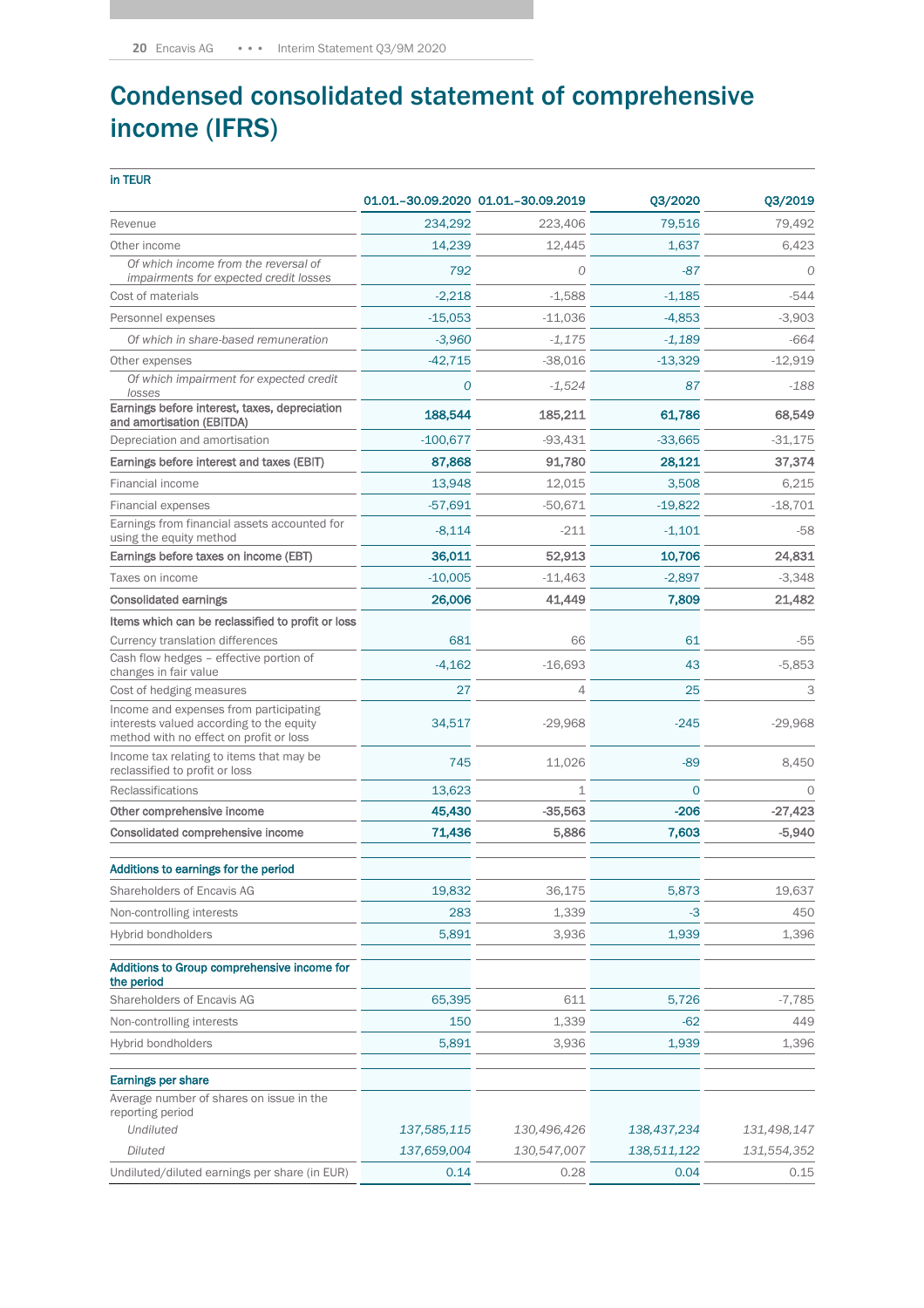# Condensed consolidated financial statements (IFRS)

| <b>Assets in TEUR</b>                                  |            |            |
|--------------------------------------------------------|------------|------------|
|                                                        | 30.09.2020 | 31.12.2019 |
| Intangible assets                                      | 506,611    | 547,168    |
| Goodwill                                               | 27,009     | 26,569     |
| Property, plant and equipment                          | 1,906,581  | 1,749,657  |
| Financial assets accounted for using the equity method | 12,286     | 9,590      |
| <b>Financial investments</b>                           | 74,391     | 104,830    |
| Other receivables                                      | 7,781      | 3,650      |
| Deferred tax assets                                    | 152,140    | 116,892    |
| <b>Total non-current assets</b>                        | 2,686,799  | 2,558,356  |
| Inventories                                            | 323        | 412        |
| Trade receivables                                      | 56,507     | 45,283     |
| Non-financial assets                                   | 4,944      | 5,340      |
| Receivables from income taxes                          | 7,819      | 15,703     |
| Other current receivables                              | 7,691      | 12,361     |
| Liquid assets                                          | 224,482    | 222,481    |
| Cash and cash equivalents                              | 170,075    | 164,501    |
| Liquid assets with restrictions on disposition         | 54,407     | 57,980     |
| <b>Total current assets</b>                            | 301,766    | 301,582    |
| <b>Total assets</b>                                    | 2,988,564  | 2,859,938  |

#### Equity and liabilities in TEUR

|                                                      | 30.09.2020 | 31.12.2019 |
|------------------------------------------------------|------------|------------|
| Subscribed capital                                   | 138,437    | 137,039    |
| Capital reserves                                     | 480,696    | 468,873    |
| Reserve for equity-settled employee remuneration     | 152        | 143        |
| Other reserves                                       | $-29,796$  | $-75,358$  |
| Net earnings                                         | 17,632     | 33,430     |
| Equity attributable to Encavis AG shareholders       | 607,122    | 564,127    |
| Equity attributable to non-controlling interests     | 2,844      | 10,009     |
| Equity attributable to hybrid bondholders            | 146,577    | 148,577    |
| <b>Total equity</b>                                  | 756,543    | 722,713    |
| Non-current liabilities to non-controlling interests | 38,431     | 40,122     |
| Non-current financial liabilities                    | 1,480,611  | 1,366,789  |
| Non-current lease liabilities                        | 182,469    | 178,092    |
| Other non-current liabilities                        | 7.033      | 7,945      |
| Non-current provisions                               | 64,347     | 50,388     |
| Deferred tax liabilities                             | 285,176    | 248,498    |
| <b>Total non-current liabilities</b>                 | 2,058,067  | 1,891,834  |
| Current liabilities to non-controlling interests     | 14         | 2,971      |
| Liabilities from income taxes                        | 7,306      | 7,681      |
| <b>Current financial liabilities</b>                 | 133,919    | 194,937    |
| <b>Current lease liabilities</b>                     | 11,218     | 10,860     |
| Trade payables                                       | 9,226      | 10,738     |
| Other current liabilities                            | 4,488      | 8,560      |
| Current provisions                                   | 7,784      | 9,646      |
| <b>Total current liabilities</b>                     | 173,955    | 245,392    |
| <b>Total assets</b>                                  | 2,988,564  | 2,859,938  |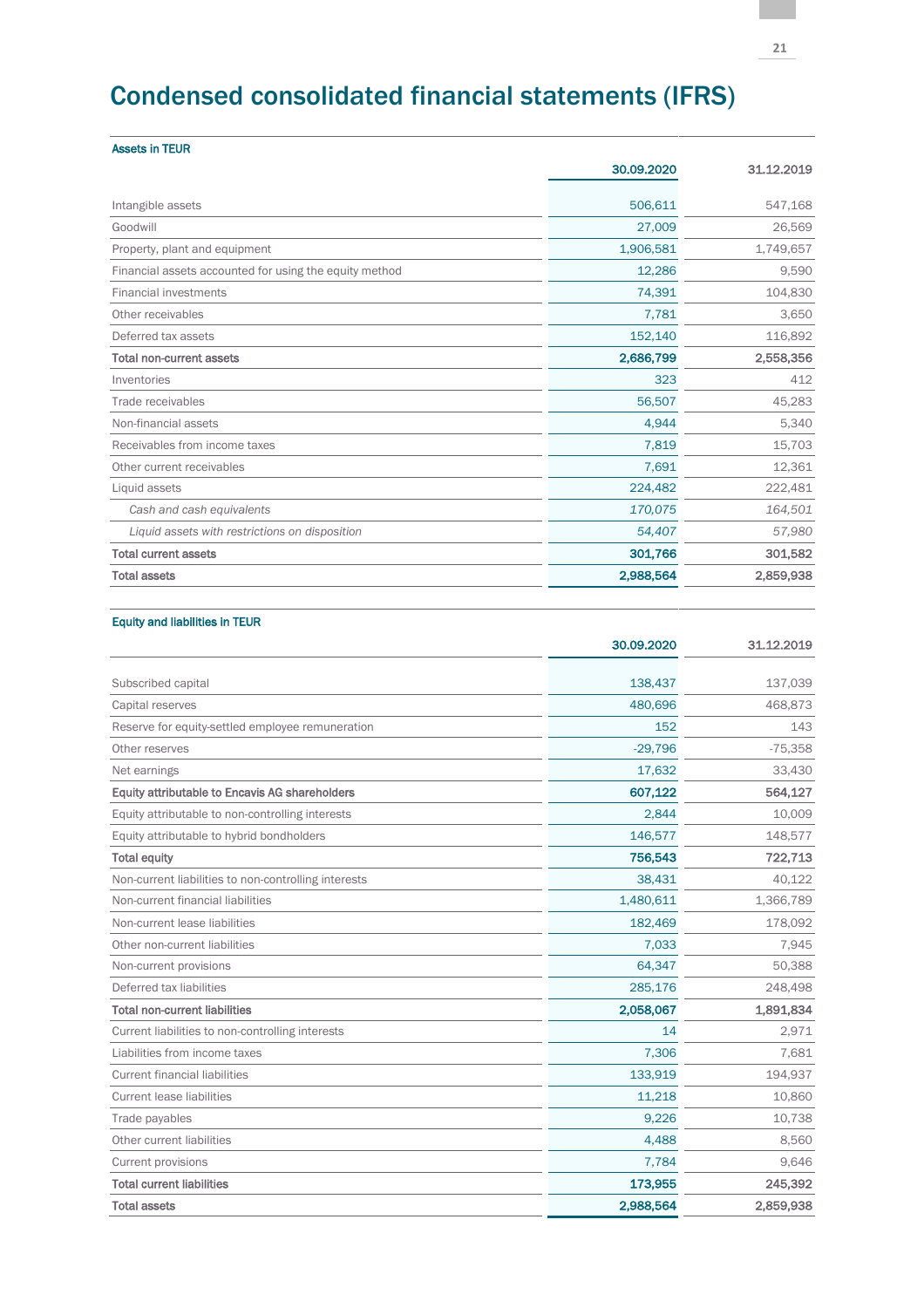# Condensed consolidated cash flow statement (IFRS)

| 01.01. - 30.09.2020 | 01.01-30.09.2019 |
|---------------------|------------------|
| 26,006              | 41,449           |
| 166,582             | 132,775          |
| $-86,541$           | $-89,089$        |
| $-70,892$           | 25,582           |
| 9.149               | 69,269           |
| $-511$              | 161              |
|                     |                  |
| 161,196             | 171,533          |
| 169,834             | 240,962          |
|                     |                  |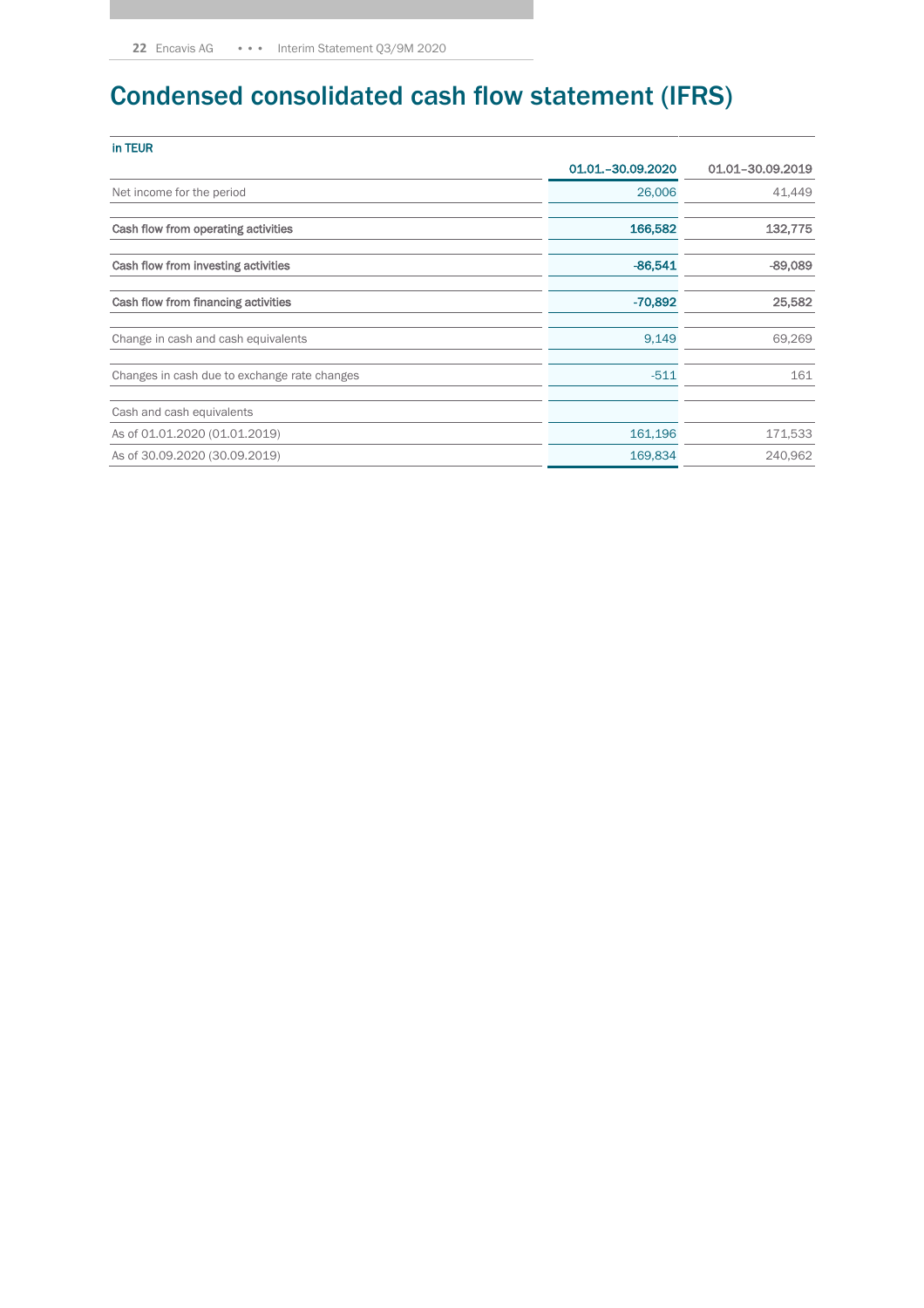# Condensed consolidated statement of changes in equity (IFRS)

| in TEUR                                                         |                       |                    |                     |                  |                                 |                                        |
|-----------------------------------------------------------------|-----------------------|--------------------|---------------------|------------------|---------------------------------|----------------------------------------|
|                                                                 | Subscribed<br>capital | Capital<br>reserve |                     | Other reserves   |                                 |                                        |
|                                                                 |                       |                    | Currency<br>reserve | Hedge<br>reserve | Costs of<br>hedging<br>measures | Reserve<br>from<br>equity<br>valuation |
| As of 01.01.2019                                                | 129,487               | 413,104            | 1,010               | $-2,700$         | $-29$                           |                                        |
| Consolidated earnings                                           |                       |                    |                     |                  |                                 |                                        |
| Other income recognised in equity*                              |                       |                    | 66                  | $-13,152$        | 3                               | $-22,482$                              |
| Reclassifications to profit/loss                                |                       |                    | $\mathbf 1$         |                  |                                 |                                        |
| Consolidated comprehensive income<br>for the period             |                       |                    | 67                  | $-13,152$        | 3                               | $-22,482$                              |
| Dividend                                                        |                       |                    |                     |                  |                                 |                                        |
| Income and expenses recognised<br>directly in equity            |                       |                    |                     |                  |                                 |                                        |
| Changes from capital measures                                   | 2,011                 | 9,954              |                     |                  |                                 |                                        |
| Transactions with shareholders<br>recognised directly in equity |                       |                    |                     |                  |                                 |                                        |
| <b>Issue costs</b>                                              |                       | $-106$             |                     |                  |                                 |                                        |
| Hybrid capital proceeds                                         |                       | 7,553              |                     |                  |                                 |                                        |
| Acquisition of shares from<br>non-controlling interests         |                       |                    |                     |                  |                                 |                                        |
| As of 30.09.2019                                                | 131,498               | 430,504            | 1,077               | $-15,852$        | $-25$                           | $-22,482$                              |
| As of 01.01.2020                                                | 137,039               | 468,873            | 961                 | $-10,529$        | $-22$                           | -65,769                                |
| Consolidated earnings                                           |                       |                    |                     |                  |                                 |                                        |
| Other income recognised in equity*                              |                       |                    | 675                 | $-3,274$         | 22                              | 34,517                                 |
| Reclassifications to profit/loss                                |                       |                    |                     |                  |                                 | 13,623                                 |
| Consolidated comprehensive income<br>for the period             |                       |                    | 675                 | $-3,274$         | 22                              | 48,140                                 |
| Dividend                                                        |                       |                    |                     |                  |                                 |                                        |
| Income and expenses recognised<br>directly in equity            |                       |                    |                     |                  |                                 |                                        |
| Changes from capital measures                                   | 1,398                 | 13,807             |                     |                  |                                 |                                        |
| Transactions with shareholders recognised<br>directly in equity |                       | $-1,861$           |                     |                  |                                 |                                        |
| <b>Issue costs</b>                                              |                       | $-122$             |                     |                  |                                 |                                        |
| As of 30.09.2020                                                | 138,437               | 480,696            | 1,636               | $-13,802$        |                                 | $-17,629$                              |

\* Excluding separately recognised effects from reclassifications.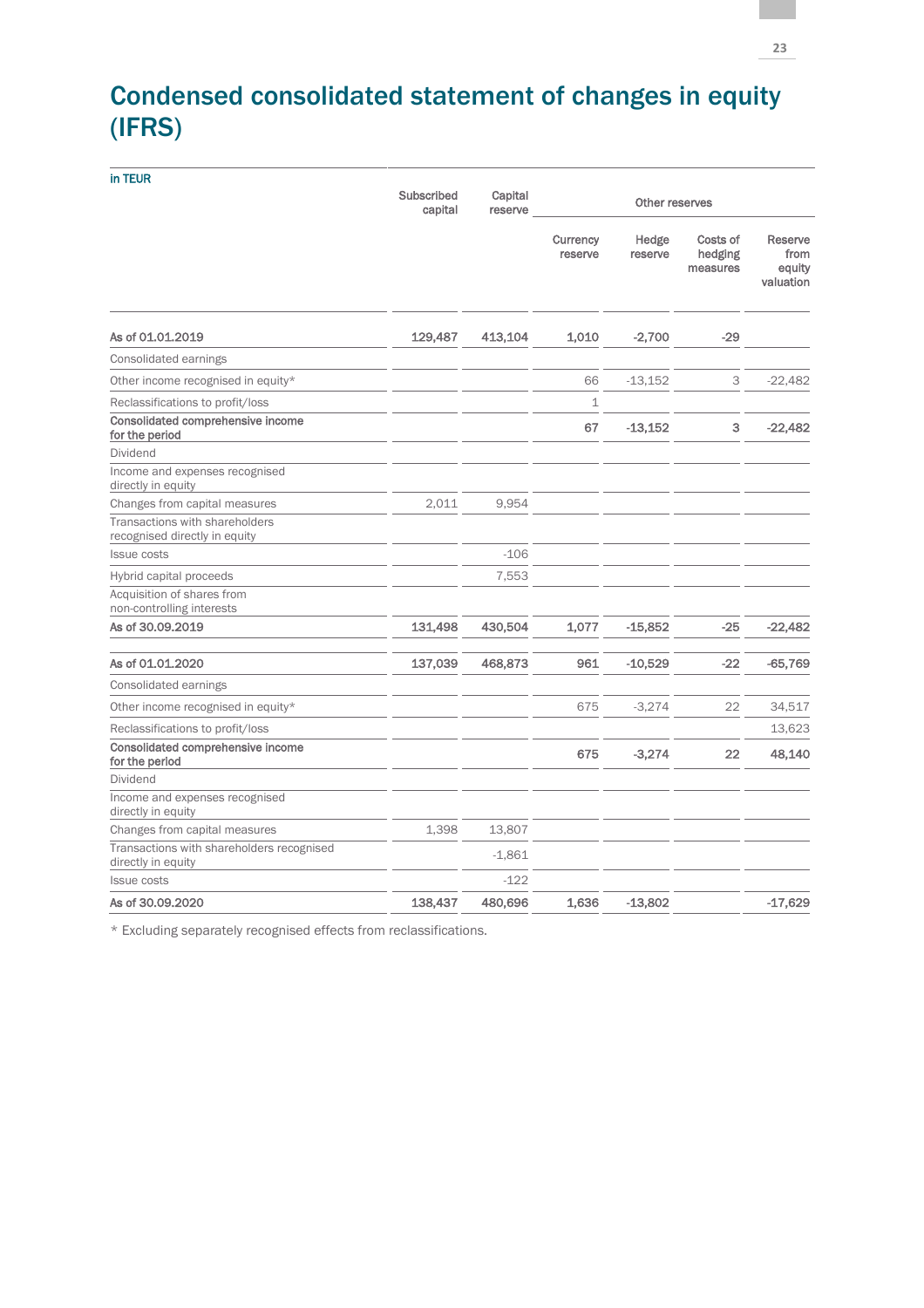| in TEUR                                                         | Reserve<br>for equity-<br>settled<br>employee<br>remuneration | Net<br>retained<br>profit | <b>Equity</b><br>attributable<br>to Encavis AG<br>shareholders | Equity<br>to non-<br>controlling<br><b>interests</b> | Equity<br>attributable attributable<br>to hybrid<br>bond-<br>holders | <b>Total</b> |
|-----------------------------------------------------------------|---------------------------------------------------------------|---------------------------|----------------------------------------------------------------|------------------------------------------------------|----------------------------------------------------------------------|--------------|
| As of 01.01.2019                                                | 383                                                           | 41,200                    | 582,456                                                        | 9,145                                                | 95,456                                                               | 687,057      |
| Consolidated earnings                                           |                                                               | 36,175                    | 36,175                                                         | 1,339                                                | 3,936                                                                | 41,449       |
| Other income recognised in equity*                              |                                                               |                           | $-35,565$                                                      |                                                      |                                                                      | $-35,564$    |
| Reclassifications to profit/loss                                |                                                               |                           | 1                                                              |                                                      |                                                                      | 1            |
| Consolidated comprehensive income<br>for the period             |                                                               | 36,175                    | 611                                                            | 1,339                                                | 3,936                                                                | 5,886        |
| Dividend                                                        |                                                               | $-31,077$                 | $-31,077$                                                      | $-620$                                               | $-5,108$                                                             | $-36,805$    |
| Income and expenses recognised<br>directly in equity            | $-41$                                                         |                           | $-41$                                                          |                                                      |                                                                      | $-41$        |
| Changes from capital measures                                   |                                                               |                           | 11,965                                                         |                                                      |                                                                      | 11,965       |
| Transactions with shareholders<br>recognised directly in equity |                                                               | -8                        | -8                                                             | $-2$                                                 |                                                                      | $-10$        |
| <b>Issue costs</b>                                              |                                                               |                           | $-106$                                                         |                                                      | $-681$                                                               | $-787$       |
| Hybrid capital proceeds                                         |                                                               |                           | 7,553                                                          |                                                      | 53,000                                                               | 60,553       |
| Acquisition of shares from<br>non-controlling interests         |                                                               |                           |                                                                | 463                                                  |                                                                      | 463          |
| As of 30.09.2019                                                | 343                                                           | 46,290                    | 571,354                                                        | 10,324                                               | 146,603                                                              | 728,281      |
| As of 01.01.2020                                                | 143                                                           | 33,430                    | 564,127                                                        | 10,009                                               | 148,577                                                              | 722,713      |
| Consolidated earnings                                           |                                                               | 19,832                    | 19,832                                                         | 283                                                  | 5,891                                                                | 26,006       |
| Other income recognised in equity*                              |                                                               |                           | 31,940                                                         | $-132$                                               |                                                                      | 31,807       |
| Reclassifications to profit/loss                                |                                                               |                           | 13,623                                                         |                                                      |                                                                      | 13,623       |
| <b>Consolidated comprehensive income</b><br>for the period      |                                                               | 19,832                    | 65,395                                                         | 150                                                  | 5,891                                                                | 71,436       |
| Dividend                                                        |                                                               | $-35,630$                 | $-35,630$                                                      | $-276$                                               | $-7,891$                                                             | $-43,797$    |
| Income and expenses recognised<br>directly in equity            | $\mathcal{G}% _{0}$                                           |                           | 9                                                              |                                                      |                                                                      | 9            |
| Changes from capital measures                                   |                                                               |                           | 15,205                                                         |                                                      |                                                                      | 15,205       |
| Transactions with shareholders recognised<br>directly in equity |                                                               |                           | $-1,861$                                                       | $-7,040$                                             |                                                                      | $-8,901$     |
| <b>Issue costs</b>                                              |                                                               |                           | $-122$                                                         |                                                      |                                                                      | $-122$       |
| As of 30.09.2020                                                | 152                                                           | 17,632                    | 607,122                                                        | 2,844                                                | 146,577                                                              | 756,543      |

\* Excluding separately recognised effects from reclassifications.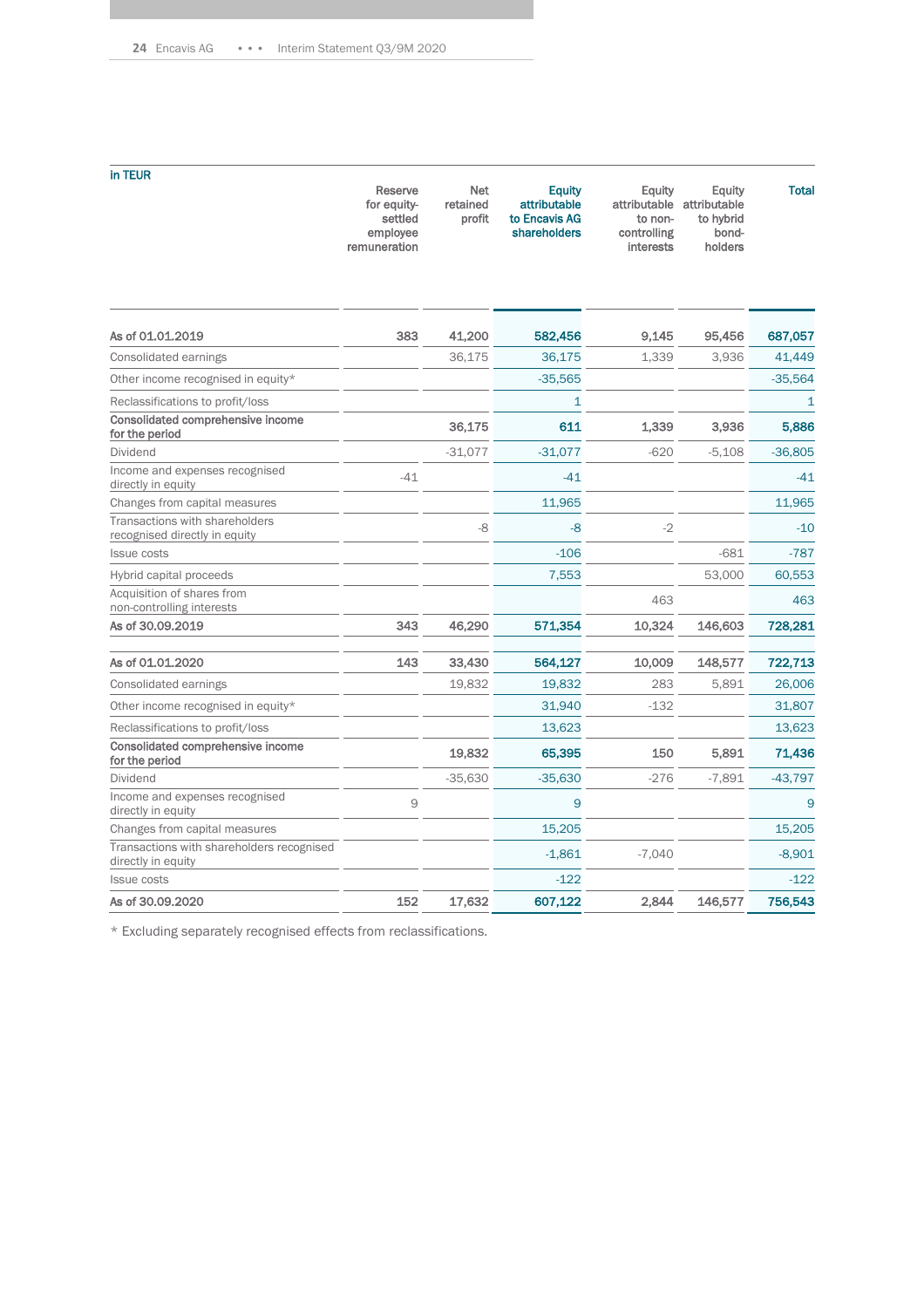# Condensed consolidated segment reporting (operating)<sup>1</sup>

|  | ۰, |  |
|--|----|--|

|                                                                            |                   |                 |                    | Asset      |
|----------------------------------------------------------------------------|-------------------|-----------------|--------------------|------------|
|                                                                            | <b>Wind Parks</b> | <b>PV Parks</b> | <b>PV Services</b> | Management |
| Revenue                                                                    | 55,551            | 172,163         | 3,538              | 6,276      |
| (Previous year)                                                            | (44, 137)         | (174, 930)      | (3,468)            | (5,410)    |
| Earnings before interest, taxes, depreciation and<br>amortisation (EBITDA) | 40.754            | 143.715         | 3,072              | 810        |
| (Previous year)                                                            | (38, 171)         | (151, 141)      | (1,087)            | (1,566)    |
| EBITDA margin (%)                                                          | 73,36%            | 83.48%          | 86,81%             | 12,90%     |
| (Previous year)                                                            | (86,48%)          | $(86, 40\%)$    | (31, 34%)          | (28,94%)   |
| Depreciation and amortisation                                              | $-19.212$         | -47,670         | -5                 | $-436$     |
| (Previous year)                                                            | $(-16, 108)$      | (-46,687)       | $(-41)$            | $(-490)$   |
| Earnings before interest and taxes (EBIT)                                  | 21,542            | 96.045          | 3,067              | 373        |
| (Previous year)                                                            | (22,063)          | (104, 453)      | (1,046)            | (1,076)    |

| <b>Total of reportable</b><br>operating<br>segments | Other companies<br>and Group<br>functions | Reconciliation | <b>Total</b> |
|-----------------------------------------------------|-------------------------------------------|----------------|--------------|
| 237,529                                             | 0                                         | $-3,238$       | 234,292      |
| (227, 945)                                          | (0)                                       | $(-4,539)$     | (223, 406)   |
| 188,350                                             | $-7,426$                                  | 40             | 180,964      |
| (191, 965)                                          | $(-6, 235)$                               | (65)           | (185, 794)   |
| 79.30%                                              |                                           |                | 77.24%       |
| (84, 22%)                                           |                                           |                | (83, 16%)    |
| $-67,323$                                           | $-484$                                    | 11             | $-67,796$    |
| $(-63,326)$                                         | $(-698)$                                  | (11)           | $(-64, 014)$ |
| 121,027                                             | $-7.910$                                  | 51             | 113,168      |
| (128, 638)                                          | $(-6,934)$                                | (76)           | (121, 781)   |
|                                                     |                                           |                |              |

<sup>1</sup> From the 2019 annual report, management has decided to further align the presentation of segment reporting with the internal reporting system. The segment report in the quarterly report for Q3/first nine months of 2020 therefore does not contain all the information published in the quarterly report for Q3/first nine months of 2019.

The timing of the recognition of the revenue presented in the segment reporting is carried out in relation to the period.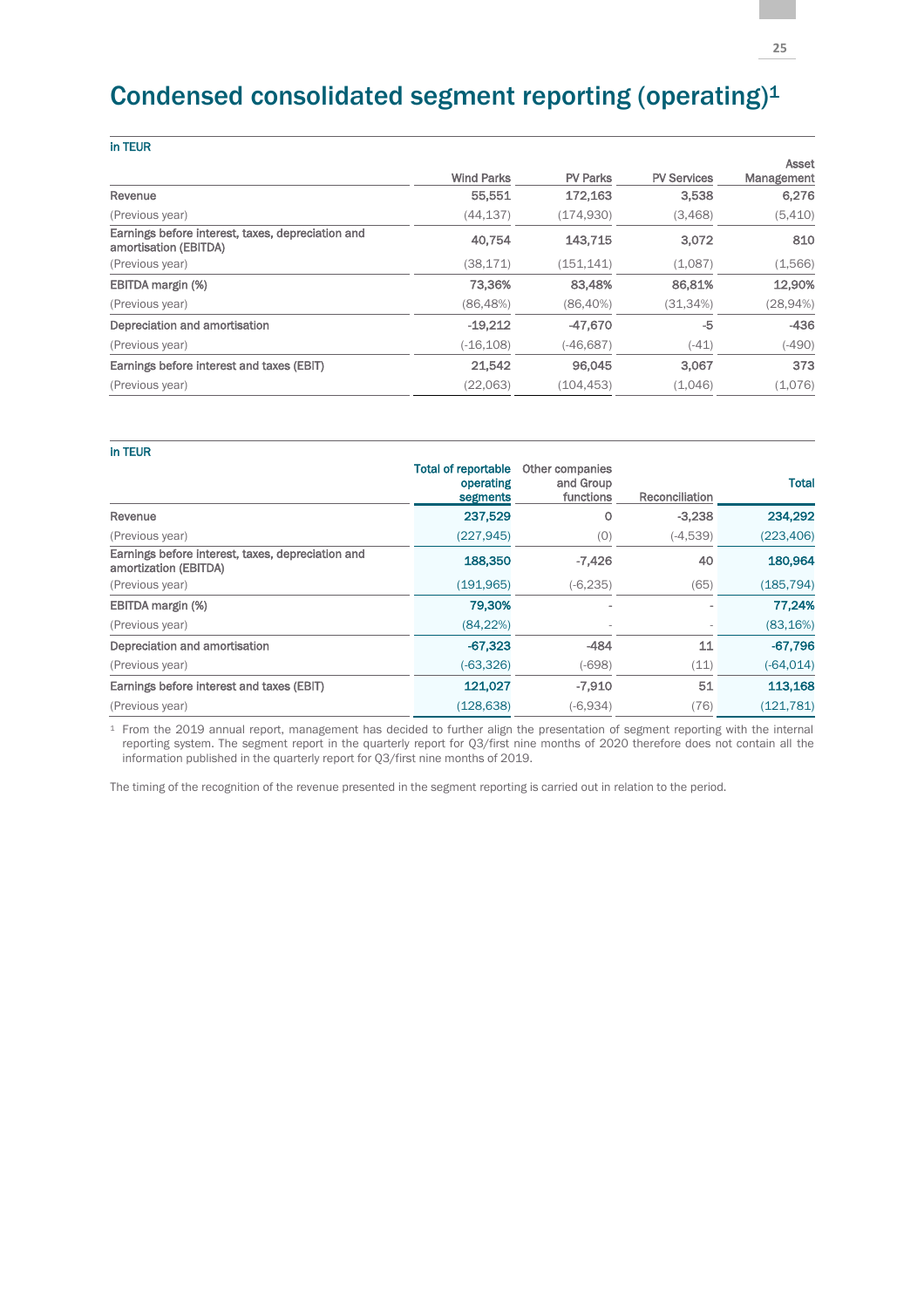# Assurance of the legal representatives

We declare that, to the best of our knowledge and according to the applicable accounting standards, the interim report as of 30 September 2020, in connection with the annual report for 2019, gives a true and fair view of the net assets and financial and earnings positions of the Group, and that the situation of the Group is presented in a true and fair way as to suitably describe the principal opportunities and risks associated with the expected development of the Group.

Hamburg, November 2020

Encavis AG

Management Board

Vial June Com

CEO CFO

Dr Dierk Paskert Dr Christoph Husmann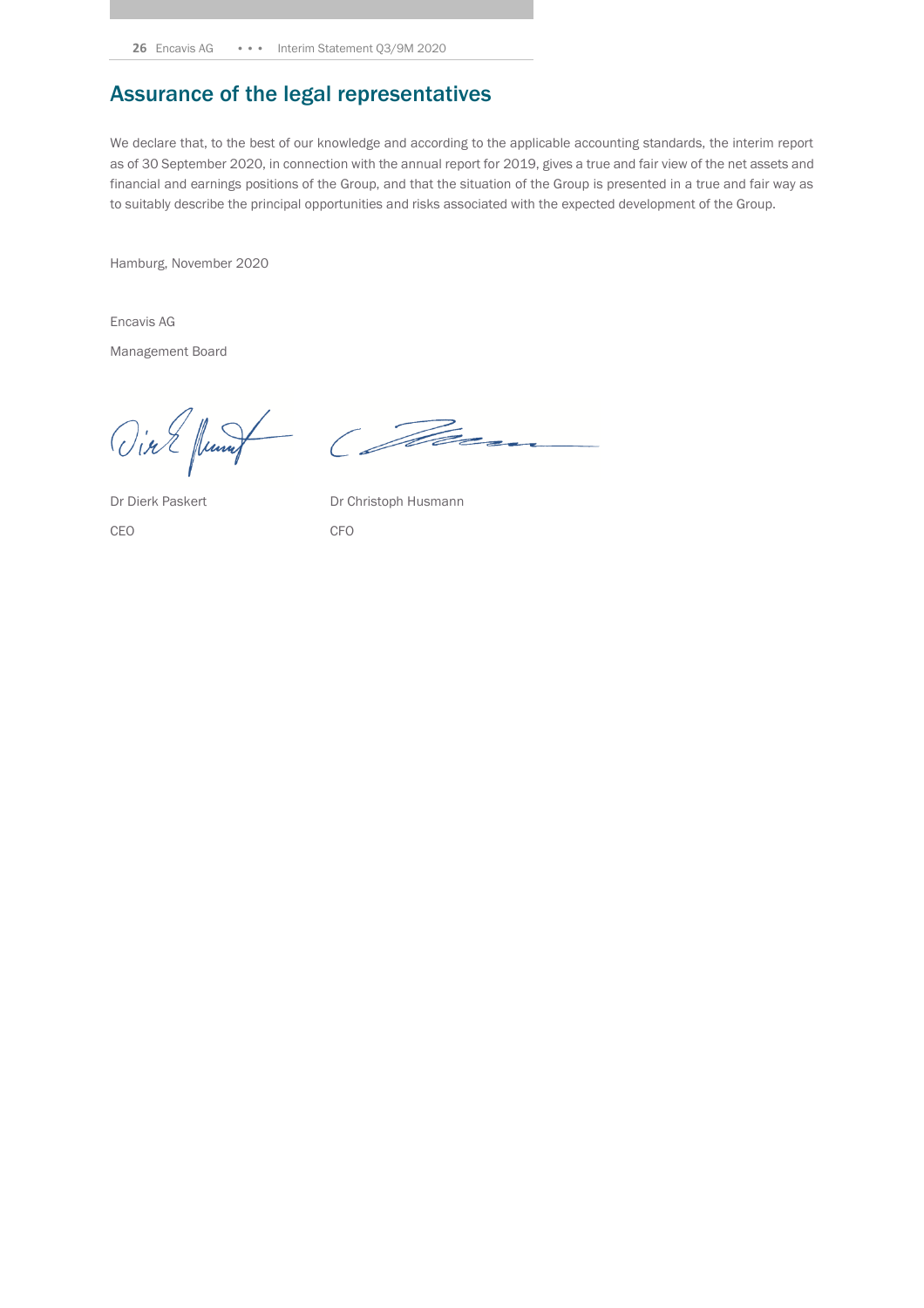# The Encavis share

#### The share's key figures

| Listed since                             | 28.07.1998                                                                                                                                                        |
|------------------------------------------|-------------------------------------------------------------------------------------------------------------------------------------------------------------------|
| Subscribed capital                       | 138,437,234.00 EUR                                                                                                                                                |
| Number of shares                         | 138.44 Mio.                                                                                                                                                       |
| Stock market segment                     | Prime Standard                                                                                                                                                    |
| Dividend 2017 per share                  | 0.22 EUR                                                                                                                                                          |
| Dividend 2018 per share                  | 0.24 EUR                                                                                                                                                          |
| Dividend 2019 per share                  | 0.26 EUR                                                                                                                                                          |
| 52-week high                             | 18.92 EUR                                                                                                                                                         |
| 52-week low                              | 6.76 EUR                                                                                                                                                          |
| Share price (12 November 2020)           | 17.86 EUR                                                                                                                                                         |
| Market capitalisation (12 November 2020) | 2,472 Mio. EUR                                                                                                                                                    |
| Indexes                                  | SDAX, HASPAX, PPVX, Solar Energy Stock Index                                                                                                                      |
| Trading centres                          | Regulated market in Frankfurt am Main (Prime Standard) and<br>Hamburg; over-the-counter market in Berlin, Düsseldorf, Munich<br>and Stuttgart; Tradegate Exchange |
| <b>ISIN</b>                              | DE0006095003                                                                                                                                                      |
| Designated sponsor                       | M.M. Warburg & CO (AG & Co.) KGaA, Stifel Europe Bank AG                                                                                                          |
| Payment office                           | DZ BANK                                                                                                                                                           |



Strong upwards trend for the Encavis share since end of 2019 and brief "panic attack" caused by the Covid-19 pandemic

#### Encavis share reaches highest level in several years

Starting from a closing price for the year of EUR 9.39 on 30 December 2019, the Encavis AG share rose within a few weeks to a level of more than EUR 11, before significant losses came to the stock markets in mid March brought on by the coronavirus pandemic. The Encavis share was not able to resist this trend initially, dropping to a price of EUR 6.76 on 16 March 2020. However, due to its business model being hardly impacted by the coronavirus crisis, the share recovered as early as the beginning of April, rocketing to a level above EUR 18 and reaching its highest level for several years on 9 November 2020 at EUR 18.92.

Compared to the closing price for the year 2019, the Encavis share price has increased by more than 100% so far in 2020 and by 27% in the third quarter of 2020 alone.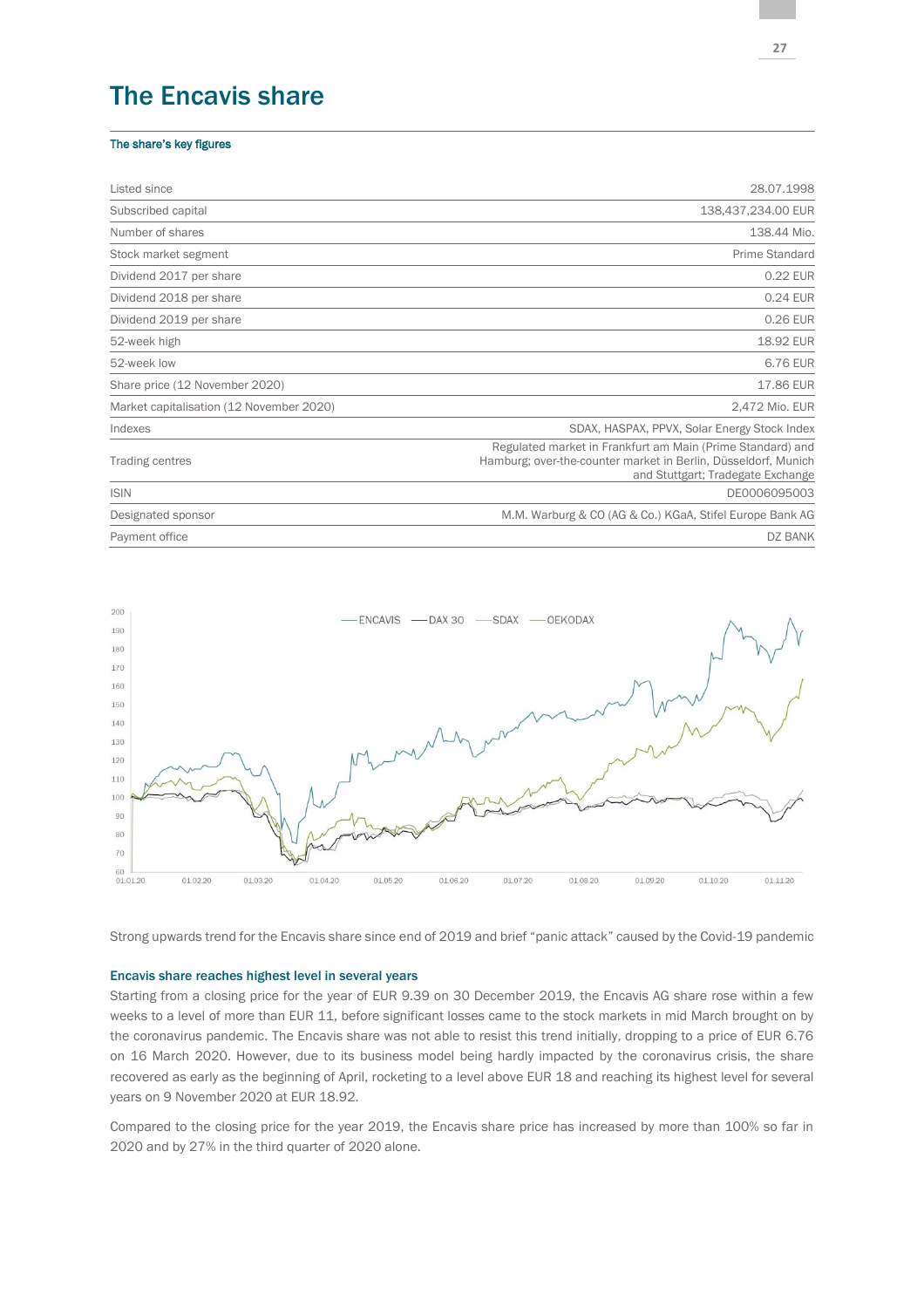#### Analyst recommendations

During the reporting period, two additional banks – M.M. Warburg & CO and HSBC Trinkhaus & Burkhardt AG – began publishing research studies about the Encavis share. Of the 12 credit institutes that regularly publish studies about Encavis AG, the analysts of seven currently recommend the Encavis share as a "buy". Four analysts have a neutral assessment of the Encavis share, and one credit institute does not publish a rating in the form of a price target and recommendation. The average of current target prices published by the 11 analysts amounts to EUR 16.71. The target prices individually range between EUR 13.00 and EUR 21.00.

#### Shareholder structure

There were a few changes to the shareholder structure in the first nine months of 2020. After the conclusion of a voting rights pooling agreement in January 2020, AMCO Service GmbH and Dr. Liedtke Vermögensverwaltung GmbH of the two Büll and Liedtke families of entrepreneurs now jointly hold 26.7% of shares. During the reporting period, PELABA Vermögensverwaltungs GmbH & Co. KG (Heidecker family) sold 2.2% of its shares. The shares sold were previously allocated to members of the family who wanted to restructure their assets. The Heidecker family still holds around 2.3% of Encavis AG via PELABA Vermögensverwaltungs GmbH & Co. KG.

BlackRock Fund Managers Limited (5.8%) and DWS Investment GmbH (3.1%) invested in and became major shareholders in Encavis AG.

The proportion of shares in free float remains unchanged compared to 30 June 2020 at 73.3%.

As of November 2020, the shareholdings in Encavis AG broke down as follows:



#### Dividend in euro cents per share

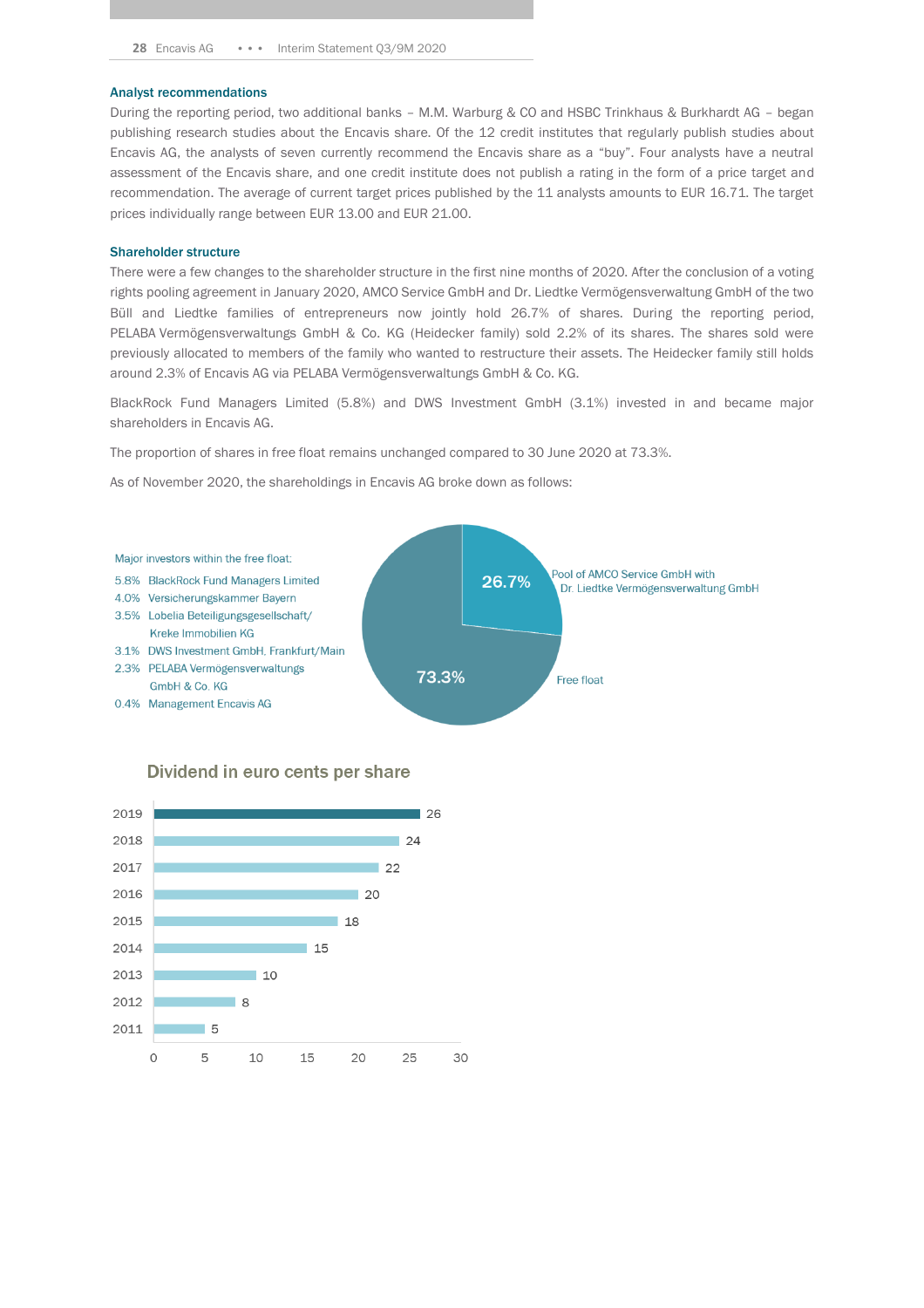#### Encavis AG financial calendar

| Date                   | <b>Financial event</b>                                                                        |  |
|------------------------|-----------------------------------------------------------------------------------------------|--|
| 2020                   |                                                                                               |  |
| 16 November 2020       | Interim Statement Q3/9M 2020                                                                  |  |
| 16 to 18 November 2020 | German Virtual Equity Market Conference (Deutsche Börse) -<br>Frankfurt am Main, Germany      |  |
| 23 November 2020       | <b>REUTERS Virtual Energy Transition Summit - London, United</b><br>Kingdom                   |  |
| 23 to 24 November 2020 | Commerzbank Online Investors' Days - Zurich and Geneva,<br>Switzerland                        |  |
| 24 November 2020       | DZ Bank Virtual Equity Conference - Frankfurt am Main,<br>Germany                             |  |
| 25 to 26 November 2020 | 16th Virtual Structured FINANCE - Stuttgart, Germany                                          |  |
| 30 November 2020       | Berenberg Virtual European Conference 2020 - Pennyhill Park,<br>Surrey/London, United Kingdom |  |
| 8 December 2020        | REUTERS Virtual Future of Renewables - London, United<br>Kingdom                              |  |
| 11 December 2020       | Interest payment on 2015 debenture bond                                                       |  |

#### 2021

| 11 to 13 January 2021 | ODDO BHF Forum (100% virtual) - Lyons, France                                                                    |
|-----------------------|------------------------------------------------------------------------------------------------------------------|
| 20 January 2021       | Virtual UniCredit/Kepler Cheuvreux German Corporate<br>Conference 2021 - Frankfurt am Main, Germany              |
| 3 February 2021       | Virtual Solar Finance & Investment Summit Europe - London,<br>United Kingdom                                     |
| 13 March 2021         | Interest payment on hybrid convertible bond                                                                      |
| 22 March 2021         | Berenberg Virtual Energy Transition Conference - London,<br>United Kingdom                                       |
| 23 March 2021         | Publication of the consolidated financial statements/2020<br>annual financial statements                         |
| 24 March 2021         | Analyst conference call (8.30 a.m.) on the consolidated financial<br>statements/2020 annual financial statements |
| 26 March 2021         | Jefferies Equity-Linked Virtual Conference 2021 - London,<br>United Kingdom                                      |
| 12 to 14 April 2021   | RBI/Raiffeisen CENTROBANK Institutional Investors Conference<br>- Zürs, Austria                                  |
| 14 May 2021           | Interim Statement 01/3M 2021, incl. conference call                                                              |
| 27 May 2021           | Annual shareholders' meeting of Encavis AG                                                                       |
| 13 August 2021        | Interim report Q2/6M 2021, incl. conference call                                                                 |
| 1 September 2021      | Commerzbank Sector Conference - Frankfurt am Main.<br>Germany                                                    |
| 1 to 2 September 2021 | Stifel Cross Sector Insight Conference - London, United<br>Kingdom                                               |
| 12 September 2021     | Interest payment on the 2018 Green Schuldschein bond                                                             |
| 13 September 2021     | Interest payment on hybrid convertible bond                                                                      |
| 15 November 2021      | Interim Statement 03/9M 2021, incl. conference call                                                              |
| 11 December 2021      | Interest payment on 2015 debenture bond                                                                          |
|                       |                                                                                                                  |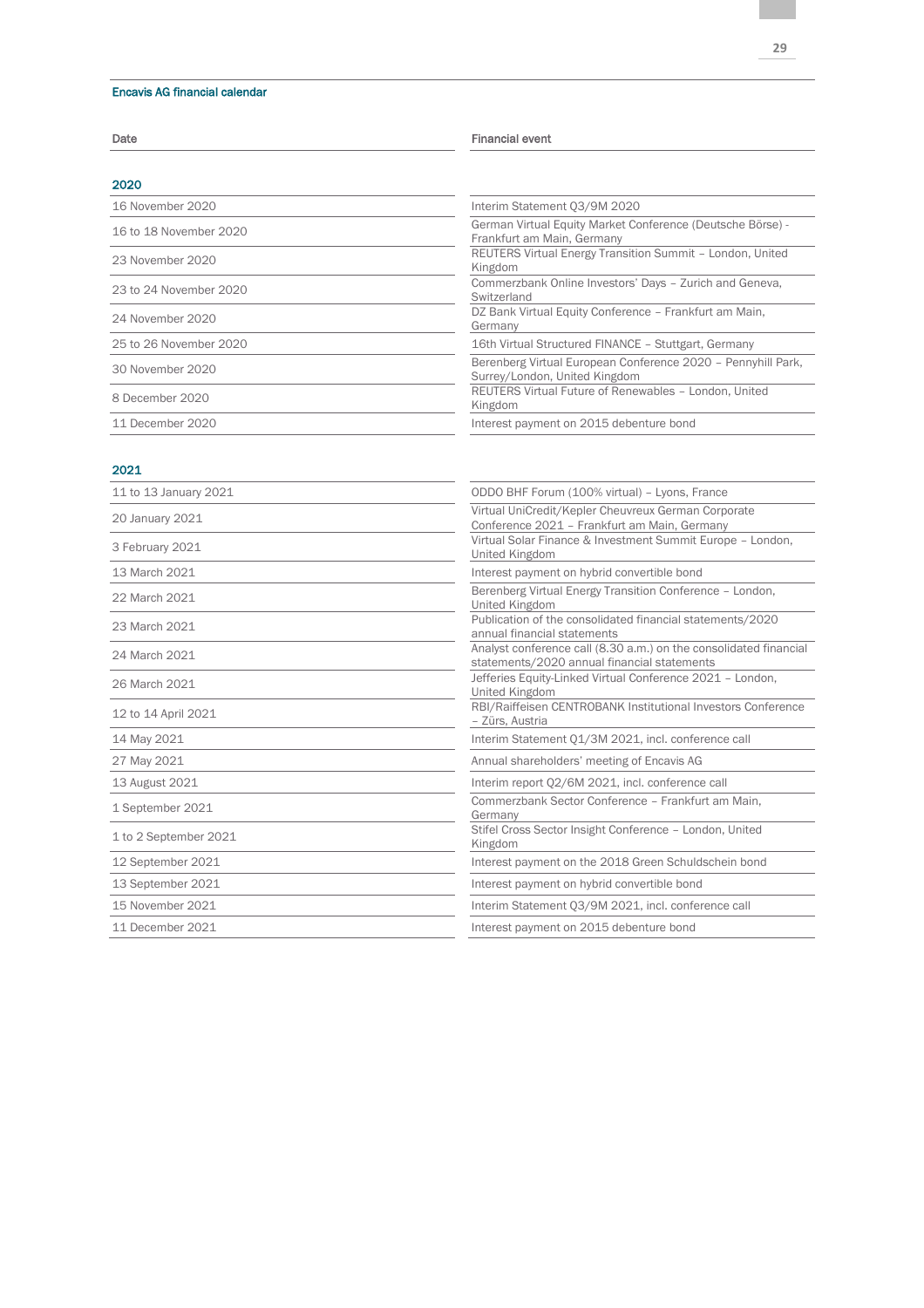# Forward-looking statements and forecasts

This report includes forward-looking statements based on current expectations, assumptions and forecasts by the Management Board and the information available to it. Known or unknown risks, uncertainties and influences may mean that the actual results, the financial position or the company's development differ from the estimates provided here. We assume no obligation to update the forward-looking statements made in this report.

Rounding differences may occur in percentages and figures in this report.

## **Contact**

All relevant information relating to Encavis AG is published and provided on the company's website www.encavis.com under "Investor Relations" in the interest of transparent capital market communication.

Encavis AG has also been using social media such as LinkedIn (https://de.linkedin.com/company/encavis-ag) and Twitter (https://twitter.com/encavis) to share company news and information quickly and transparently.

The Investor Relations department is at the disposal of all existing and potential shareholders at any time for questions and suggestions on the share and the company.

We look forward to hearing from you!

Encavis AG Investor Relations Grosse Elbstrasse 59 22767 Hamburg, Germany

Tel.: +49 (0)40 378 562 242 Email: ir@encavis.com